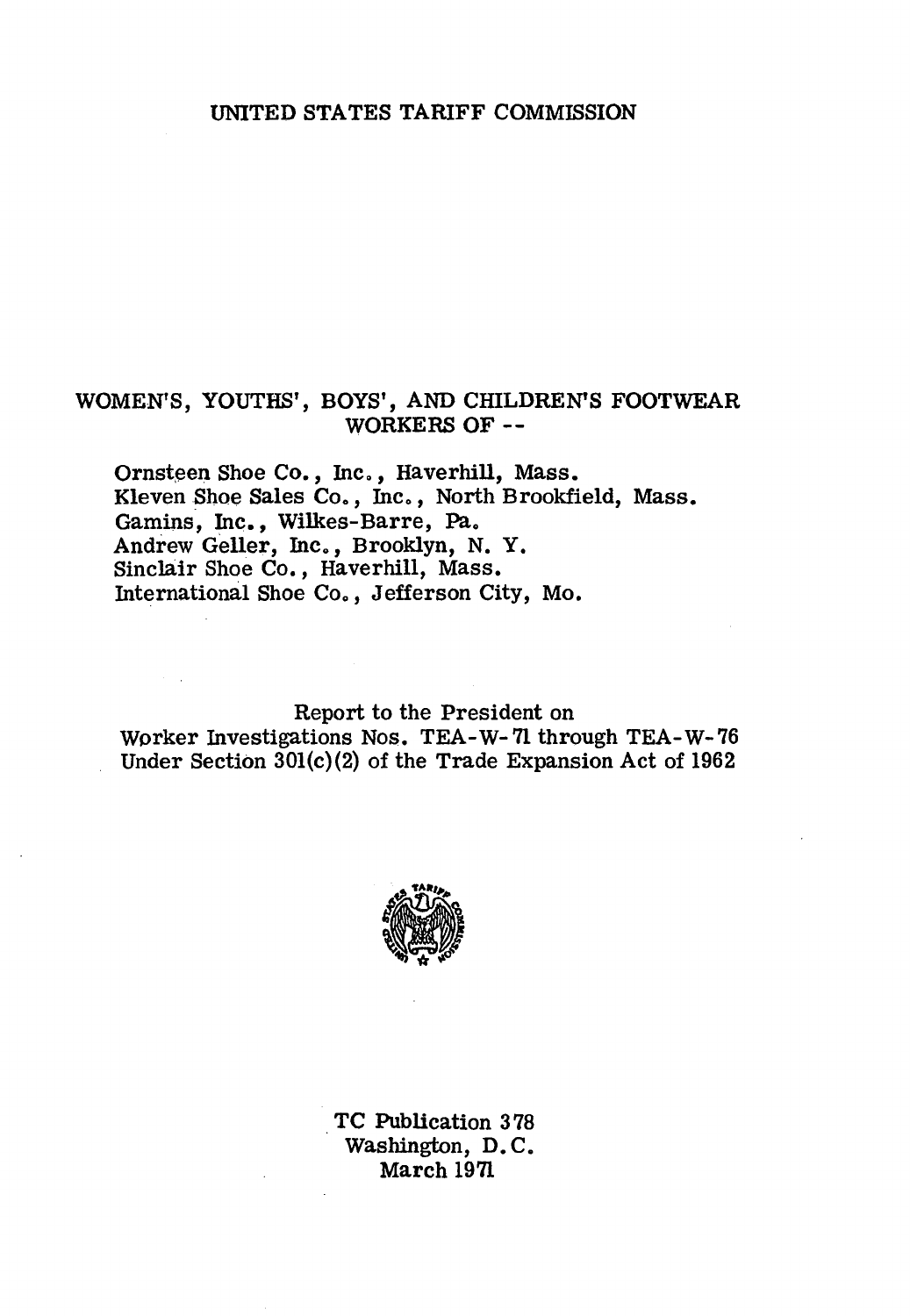# UNITED STATES. TARIFF COMMISSION

 $\sim$ 

Glenn W. Sutton

Bruce E. Clubb

Will E. Leonard, Jr.

George M. Moore

J. Banks Young

Kenneth R. Mason, *Secretary* 

Address all communications to United states Tariff Commission

-----------------------------

Washington, D. C. 20436

----------------------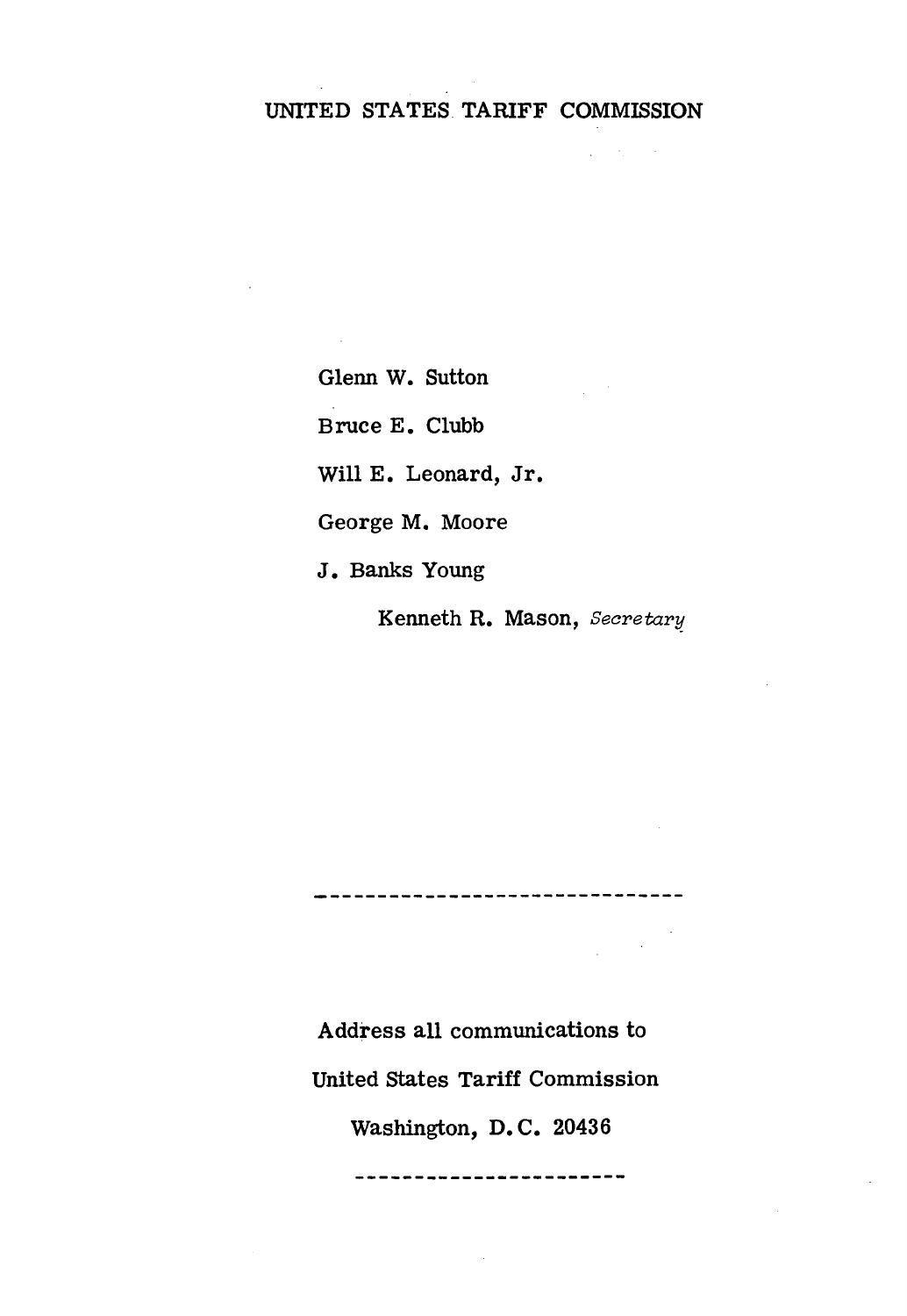## C 0 N T E N T S

 $\mathbf{I}$  $\mathcal{L}$ 

Page

Report to the President----------------------------

|                                            |    |                  |                                                                                             |           |                                                              | 2        |
|--------------------------------------------|----|------------------|---------------------------------------------------------------------------------------------|-----------|--------------------------------------------------------------|----------|
|                                            |    |                  |                                                                                             |           | Views of Commissioners Sutton and Leonard-----------------   | 3        |
|                                            |    |                  |                                                                                             |           | Views of Commissioners Clubb and Moore--------------------   | 4        |
| Information obtained in the investigation: |    |                  |                                                                                             |           |                                                              |          |
|                                            |    |                  |                                                                                             |           |                                                              | $A-1$    |
|                                            |    |                  |                                                                                             |           |                                                              | $A - 3$  |
|                                            |    |                  |                                                                                             |           | Description of articles--------------------------------      | $A - 3$  |
|                                            |    |                  |                                                                                             |           |                                                              | $A-5$    |
|                                            |    |                  |                                                                                             |           |                                                              | $A - 8$  |
|                                            |    |                  |                                                                                             |           | U.S. consumption, production, and imports--------------      | $A - 9$  |
|                                            |    |                  |                                                                                             |           | Youths', boys', and children's dress shoes------------------ | $A-12$   |
|                                            |    |                  |                                                                                             |           | Description of articles---------------------------------     | $A-12$   |
|                                            |    |                  |                                                                                             |           |                                                              | $A - 13$ |
|                                            |    |                  |                                                                                             |           |                                                              | $A-13$   |
|                                            |    |                  |                                                                                             |           | U.S. consumption, production, and imports-------------- A-14 |          |
| Data relating to individual plants:        |    |                  |                                                                                             |           |                                                              |          |
| ₩                                          | ÷. | $\frac{11}{200}$ | $\begin{array}{cccccccccccccc} \mathcal{H} & & & & \mathcal{H} & & \mathcal{H} \end{array}$ | $\bullet$ | as.                                                          |          |
|                                            |    |                  |                                                                                             |           |                                                              |          |
|                                            |    |                  |                                                                                             |           |                                                              | $A-41$   |
|                                            |    |                  |                                                                                             |           |                                                              |          |
|                                            |    |                  |                                                                                             |           |                                                              |          |
|                                            |    |                  |                                                                                             |           |                                                              |          |

## Appendix Tables

| 1.--Investigation number, name, location, and date of<br>closing of the plants where petitioning workers<br>were formerly employed, type of footwear produced,                           |          |
|------------------------------------------------------------------------------------------------------------------------------------------------------------------------------------------|----------|
| $\mathcal{L}^{\text{max}}$<br>and retail price range-----------------------------------                                                                                                  | $A-42$   |
| 2.--U.S. rates of duty applicable to nonrubber footwear<br>of types provided for in specified TSUS items,<br>$\mathcal{L}$<br>July 1, 1934, and GATT concessions------------------------ | $A - 43$ |
| 3.--Nonrubber footwear: U.S. rates of duty and imports                                                                                                                                   |          |

for consumption, by specified TSUS items, 1965-70--------- A-44

Note.--The whole of the Commission's report to the President may not be made public since it contains certain information the publication .of vhich would result in the disclosure of the operations of individual concerns. This published report is the same as the report to the President, except that the above-mentioned information has been : omitted. Such omissions are indicated by asterisks.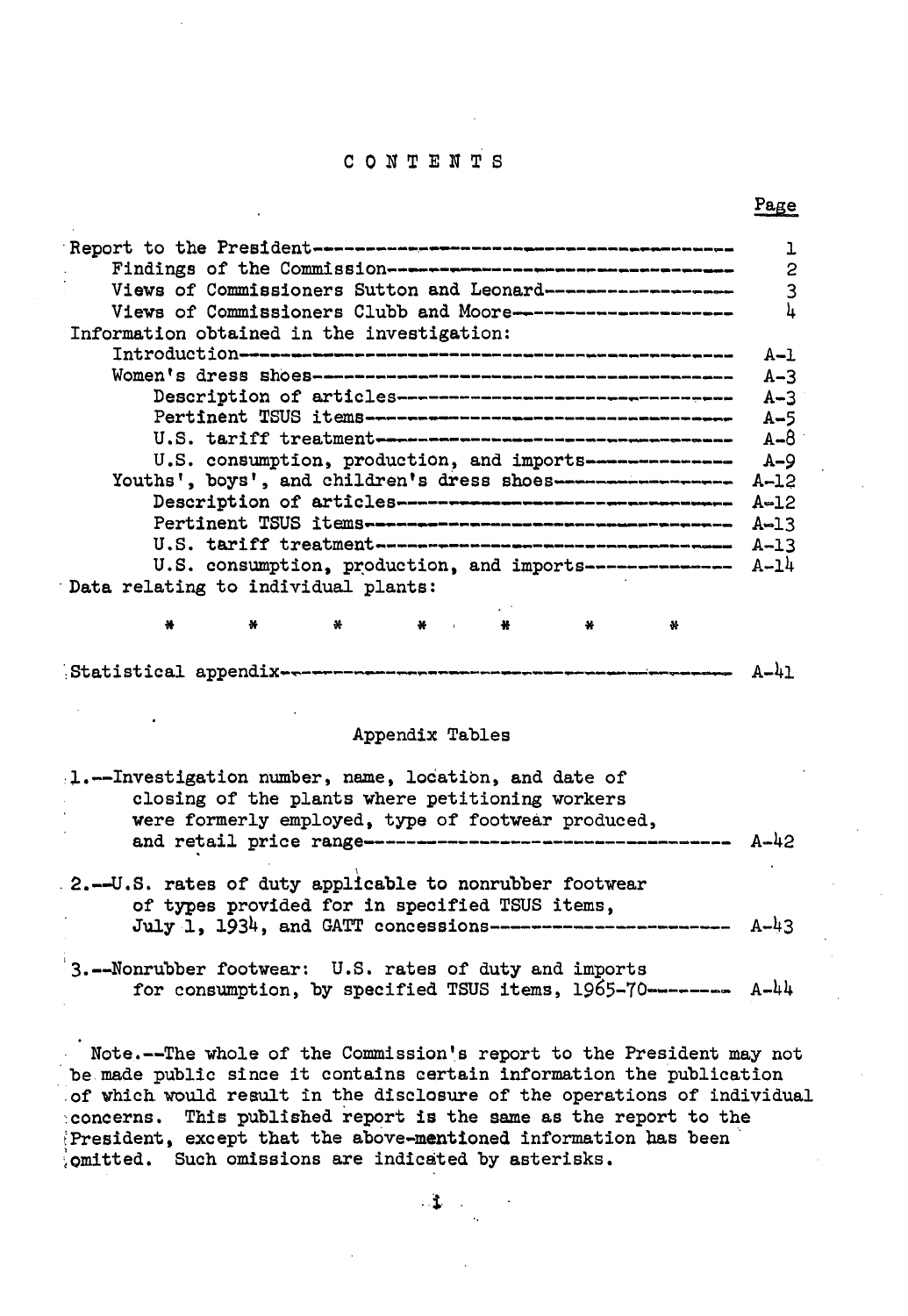$\label{eq:2.1} \mathcal{L}(\mathcal{L}^{\text{max}}_{\mathcal{L}}(\mathcal{L}^{\text{max}}_{\mathcal{L}})) \leq \mathcal{L}(\mathcal{L}^{\text{max}}_{\mathcal{L}}(\mathcal{L}^{\text{max}}_{\mathcal{L}}))$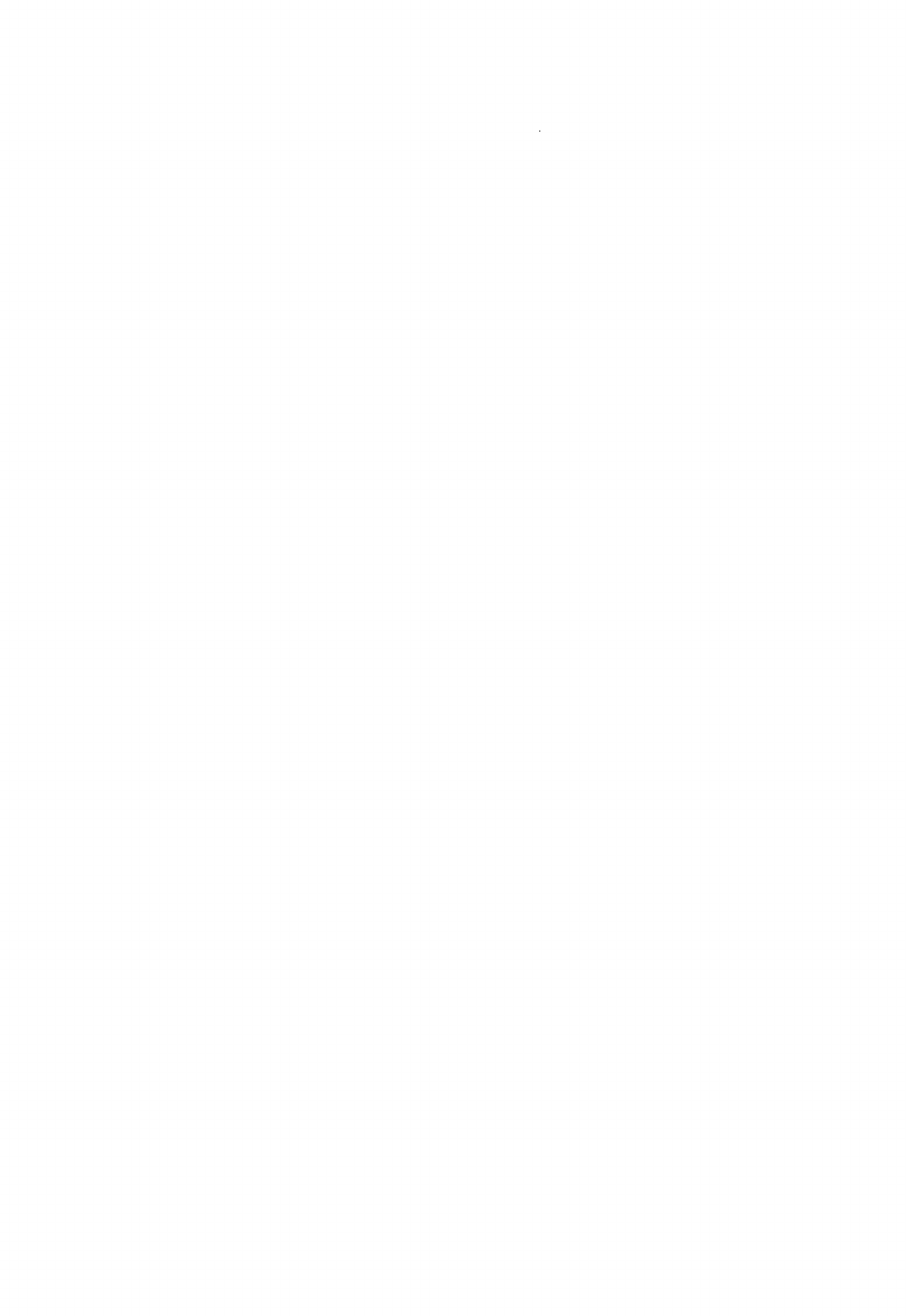### REPORT TO THE PRESIDENT

### U.S. Tariff Commission March 29, 1971

To the President:

In accordance with section  $301(f)(1)$  of the Trade Expansion Act of 1962 (76 Stat. 385), the U.S. Tariff Commission herein reports the results of investigations, made under section  $301(c)(2)$  of the Act, in response to petitions filed by six groups of workers.

On January 28, 1971, Mr. George O. Fecteau, general president·of the United Shoe Workers of America, AFL-CIO, CLC, filed petitions for determination of eligibility to apply for adjustment assistance on behalf of workers formerly employed by six footwear firms.

On February 8, 1971, the Commission instituted investigations under section  $301(c)(2)$  of the TEA to determine whether, as a result in major part of concessions granted under trade agreements, articles like or directly competitive with certain nonrubber footwear produced by the respective firms are being imported into the United States in such increased quantities as to cause, or threaten to cause, the unemployment or underemployment of a significant number or proportion of the workers of these firms, which are listed below:

| <b>TEA-W-71</b> | Ornsteen Shoe Co., Inc., Haverhill, Mass.            |
|-----------------|------------------------------------------------------|
| <b>TEA-W-72</b> | Kleven Shoe Sales Co., Inc., North Brookfield, Mass. |
| <b>TEA-W-73</b> | Gamins, Inc., Wilkes-Barre, Pa.                      |
| TEA-W-74        | Andrew Geller, Inc., Brooklyn, N.Y.                  |
| <b>TEA-W-75</b> | Sinclair Shoe Co., Haverhill, Mass.                  |
| TEA-W-76        | International Shoe Co., Jefferson City, Mo.          |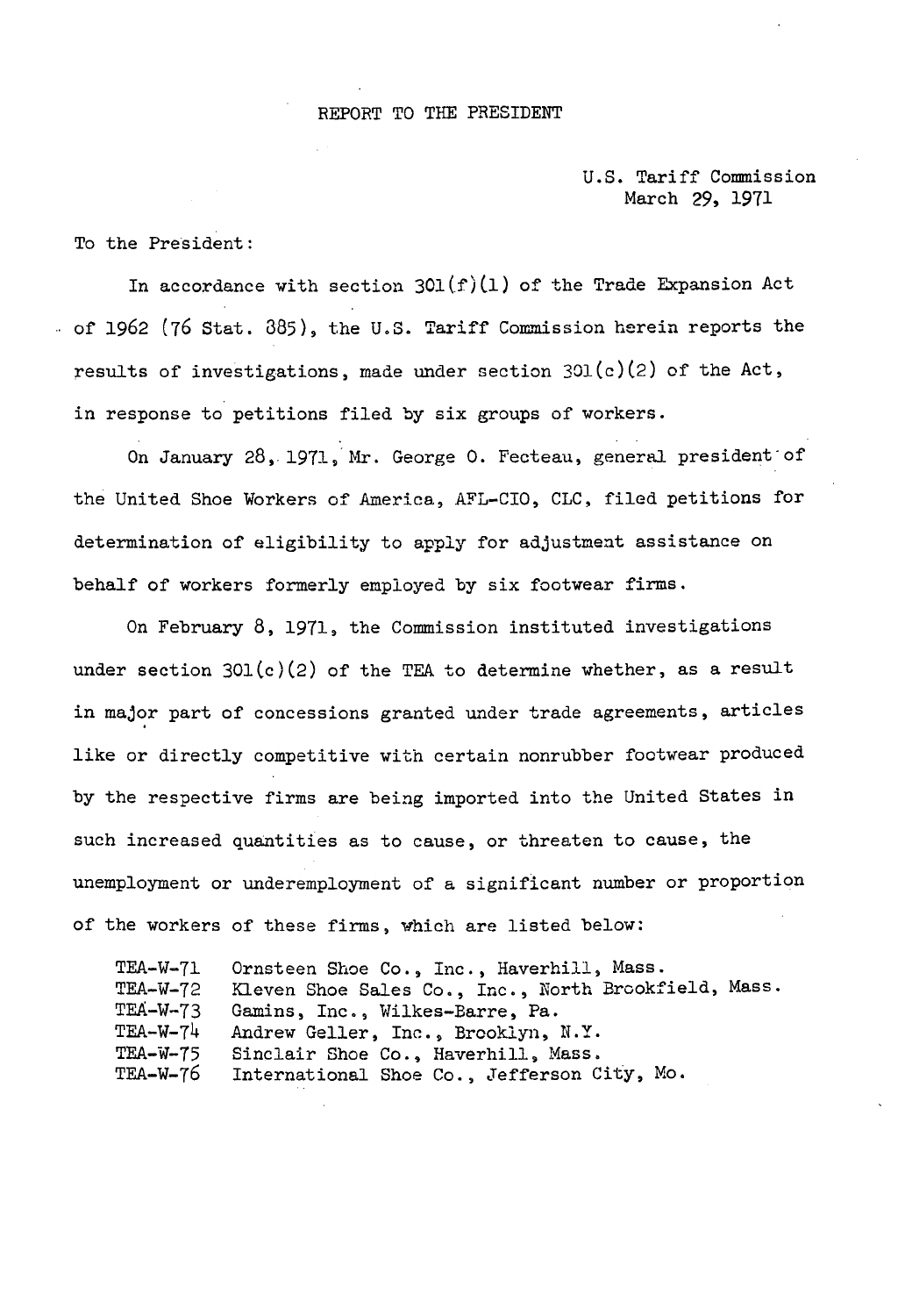Public notice of the receipt of the petitions and of the institution of the investigations was given by publication in the Federal Register of February 12, 1971 (36 F.R. 2948). No hearing was requested and none was held.

The information in this report was obtained principally from the petitioners, from the officials of the individual firms, and from the Commission's files.

### Findings of the Commission *!J*

On the basis of its investigations, the Commission finds unani mously that articles like or directly competitive with the footwear produced by Gamins, Inc., Wilkes-Barre, Pa., Andrew Geller, Inc., Brooklyn, N.Y., and International Shoe Co., Jefferson City, Mo., are not, as a result in major part of concessions granted under trade agreements, being imported into the United States in such increased quantities as to cause, or threaten to cause, unemployment or underemployment of a significant number or proportion of the workers of such plants.

With respect to whether articles like or directly competitive with the footwear produced by Ornsteen Shoe Co., Inc., Haverhill, Mass., Kleven Shoe Sales Co., Inc., North Brookfield, Mass., and Sinclair Shoe Co., Haverhill, Mass., are, as a result in major part of concessions granted under trade agreements, being imported into the United States in such increased quantities as to cause, or threaten to cause, unemployment or underemployment of a significant number or proportion of the workers ')f such plants, the Commission, being equally divided, 2/ makes no finding.

<sup>1/</sup> Commissioner Young did not participate in decisions. 2/ Commissioners Sutton and Leonard voted in the negative and Commissioners Clubb and Moore voted in the affirmative.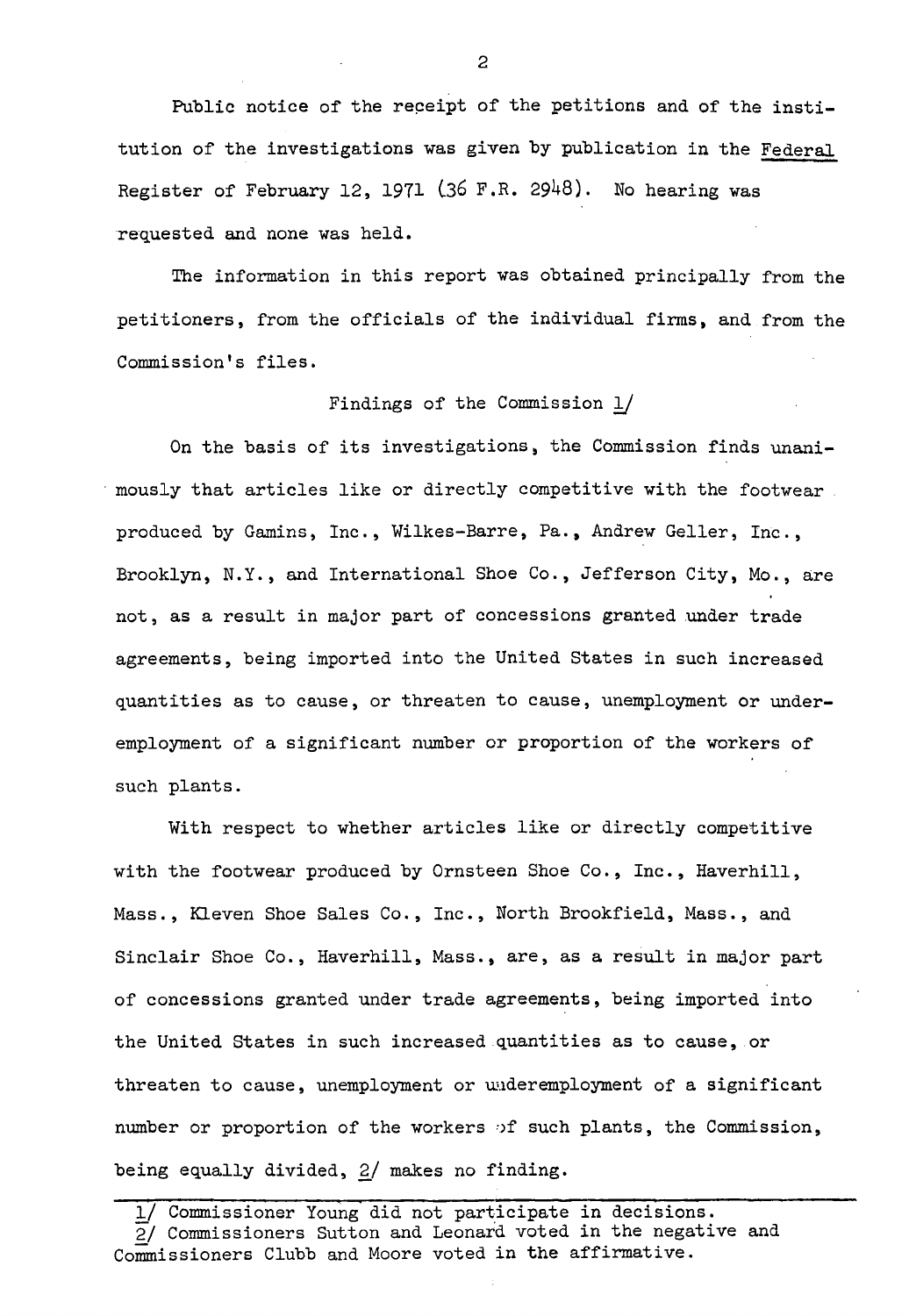Views of Commissioners Sutton and Leonard

Our determination in each of the instant cases is negative because the increase in imports of any footwear like or directly canpetitive with that formerly produced in the six plants involved in these investigations is not the result in major part of concessions granted under trade agreements. Our reasoning in support of this determination is set forth in the separate statements of our views in, the Commission's report on nonrubber footwear submitted to the President on January  $15$ , 1971.  $1/$ 

l/ Nonrubber Footwear: Report to the President on Investigation No7 TEI-!-18 ••• ,, TC Publication *359,* 1971, pp. 25-47.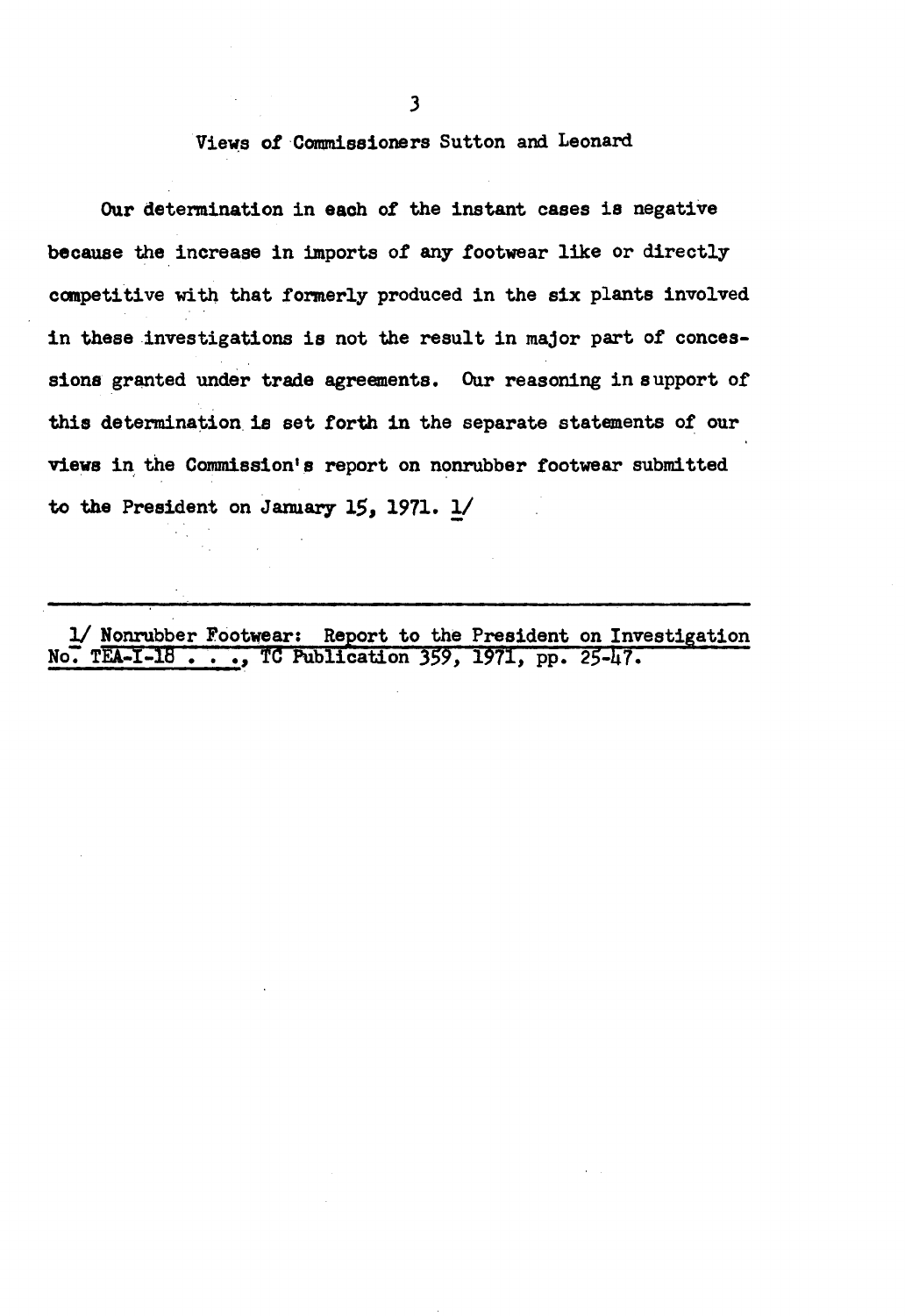### Views of Commissioners Clubb and Moore

In this investigation we are concerned with petitions filed on behalf of workers formerly employed in six plants producing nonrubber footwear. Five of the plants produced women's dress shoes, while the sixth produced youths', boys', and children's shoes. Of the five plants producing women's dress shoes, three produced shoes mostly with uppers of leather, and two produced shoes mostly with uppers of vinyl; all were made by the cement process. The youth's, boys', and children's shoes produced at the one plant had uppers of leather, and were made principally by the injection-molded process.

As we have stated previously, under section 30l(c)(2) *of* the Trade Expansion Act, four requirements must be met for the Commission to make an affirmative determination:

- (1) Imports must be increasing;
- (2) 'Ihe increase in imports must be a result in major part of concessions granted under trade agreements;
- (3) The workers concerned must be unemployed or underemployed, or threatened with unemployment or underemployment; and
- $(h)$  The increased imports resulting in major part from trade-agreement concessions must be the major factor causing or threatening to cause the unemployment or underemployment.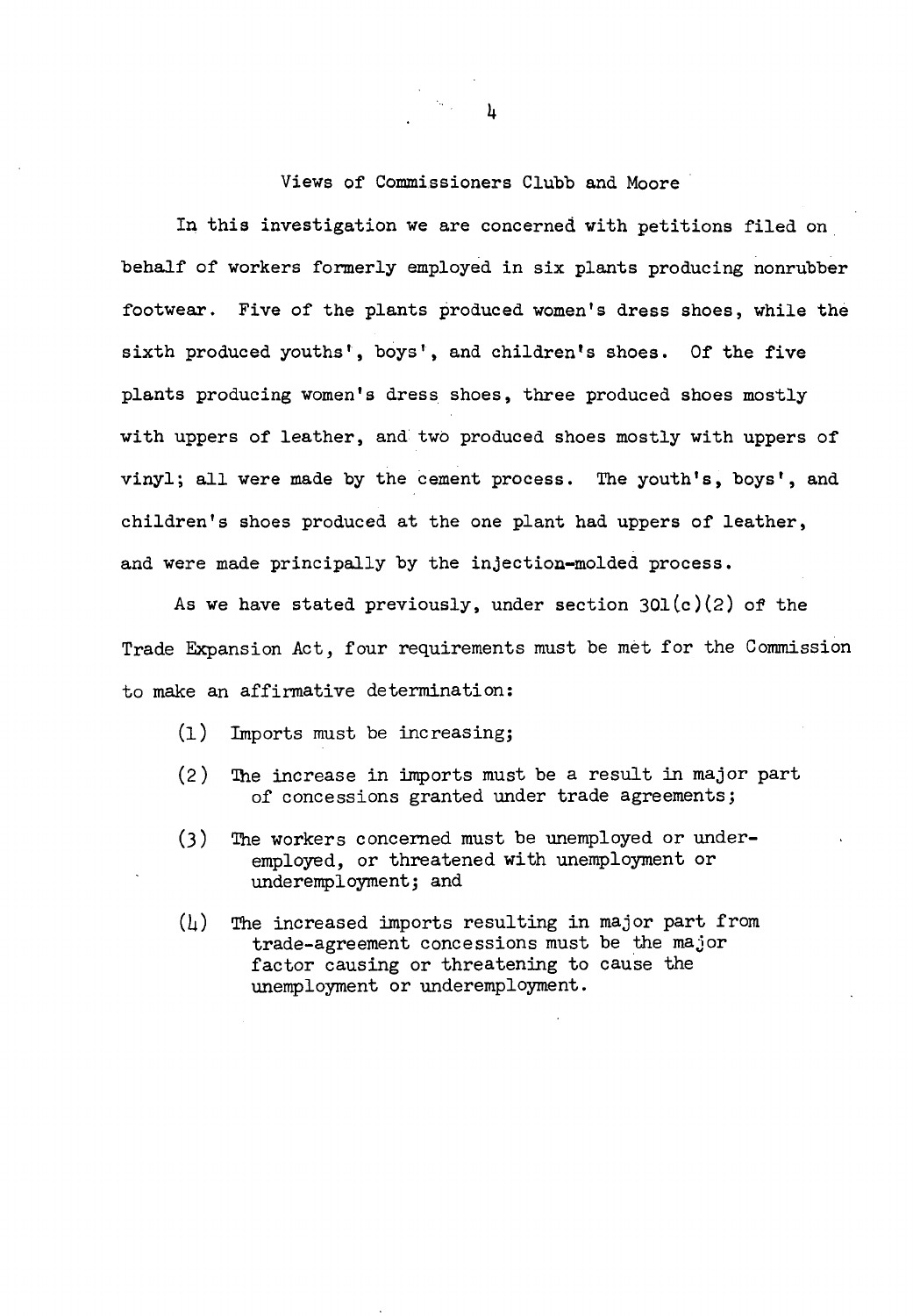We believe that each of these requirements has been met with respect to the petitions of the workers fonnerly employed at three of the six plants, and with respect to those three petitions we have made affinnative determinations. We have concluded that all of the require-· ments have not been met with respect to the petitions covering the remaining three plants.

### Affirmative determinations

We have made affirmative determinations with respect to the following petitions:

| Investigation No. | Name and location                                       |
|-------------------|---------------------------------------------------------|
| TEA-W-71          | Ornsteen Shoe Co., Inc., Haverhill, Mass.               |
| TEA-W-72          | Kleven Shoe Sales Co., Inc.,<br>North Brookfield, Mass. |
| TEA-W-75          | Sinclair Shoe Co., Haverhill, Mass.                     |

Inqreased imports in major part a result of trade-agreement concessions. --The workers formerly employed at the Ornsteen Shoe plant produced women's vinyl dress shoes that retailed from *\$9* to \$10 per pair; those at the Kleven Shoe plant produced women's leather dress shoes that retailed from \$14 to \$20 per pair; and workers formerly employed at the Sinclair Shoe plant produced women's vinyl dress shoes that were sold in a retail range of \$6 to \$7 per pair. In earlier investigations involving women's dress shoes of similar construction and retail price range, we concluded that, within the meaning of the statute, imports of like or directly competitive footwear had increased and the increased imports were in major part a result of tradeagreement concessions. For the reasons set forth in those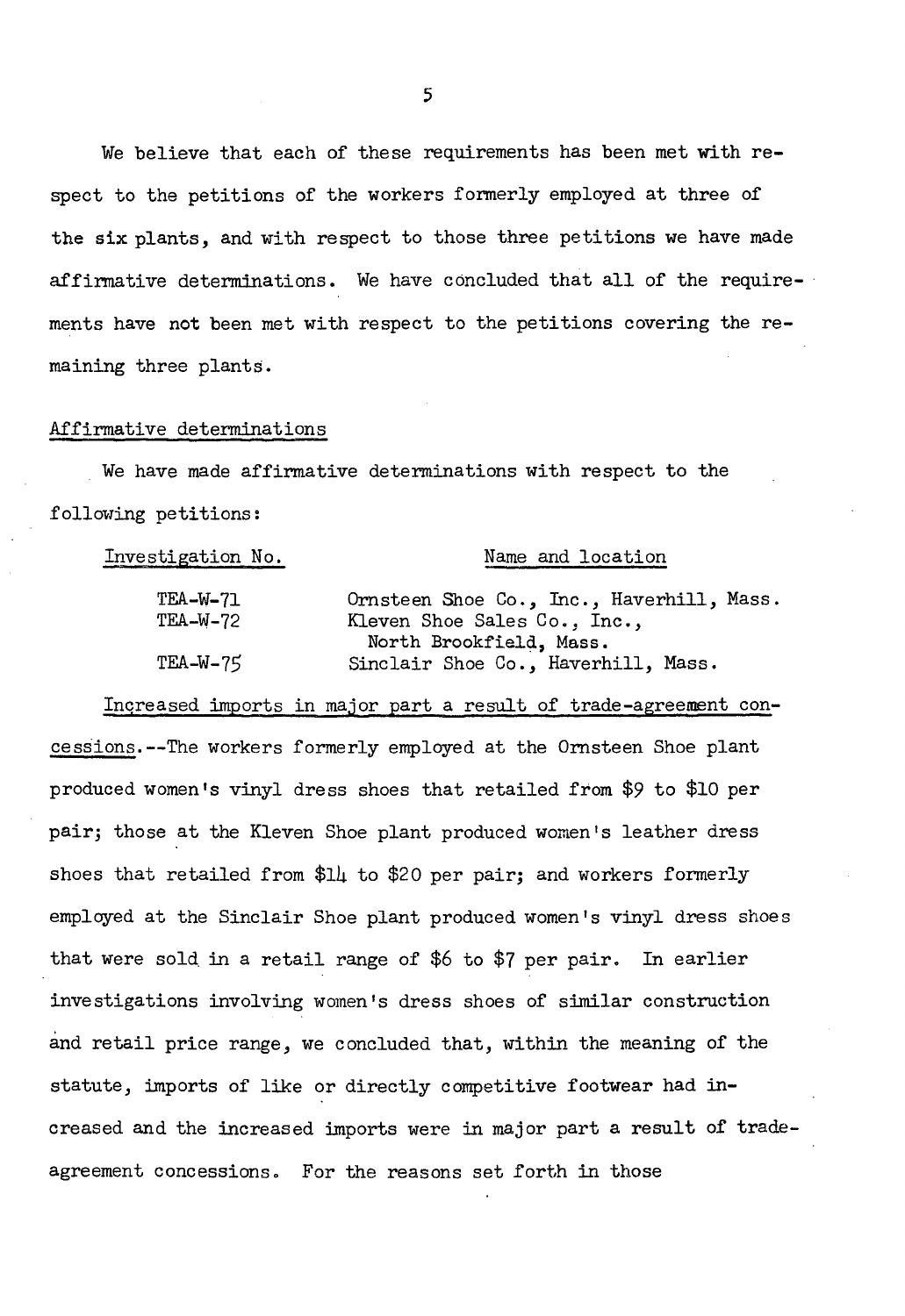investigations, 1/ we reach a similar conclusion here. Thus, with respect to the Ornsteen, Kleven, and Sinclair plants, the first two requirements for an affirmative finding have been met.

Unemployment or underemployment.--The third statutory requirement is that a "significant number or proportion of the workers" involved must be unemployed or underemployed or threatened therewith. The three plants concerned here ceased the production of shoes and laid off all their workers. Thus the third requirement for an affirmative finding has been met.

Major factor.--The final requirement for an affirmative determination is that the increased imports must be the major factor causing the unemployment or the underemployment of the employees concerned. As we have stated previously, U.S. imports of footwear in recent years have increased greatly, both in absolute volume and in relation to U.S. consumption. Imports of women's dress and casual shoes increased from about 67 million pairs in 1965 to 165 million pairs in 1970. During this period, such imports increased their share of the market from 17 percent to 40 percent. With respect to women's dress shoes alone, imports supplied nearly 20 percent of domestic consumption in 1970, compared with 2 percent in 1965. As a result of the marked degree of market penetration achieved by the competing imported footwear, 'the employment afforded workers at U.S. footwear plants has been

1/ Women's and Misses' Dress Shoes with Leather, Vinyl, or Fabric 1/ Women's and Misses' Dress Shoes with Leather, Vinyl, or Fabric<br>Uppers... TC Publication 323, June 1970, at 11-14; and Women's and Uppers... TC Publication 323, June 1970, at 11-14; and Momen's Misses' Footwear ... TC Publication 361, February 1971, at 6-7.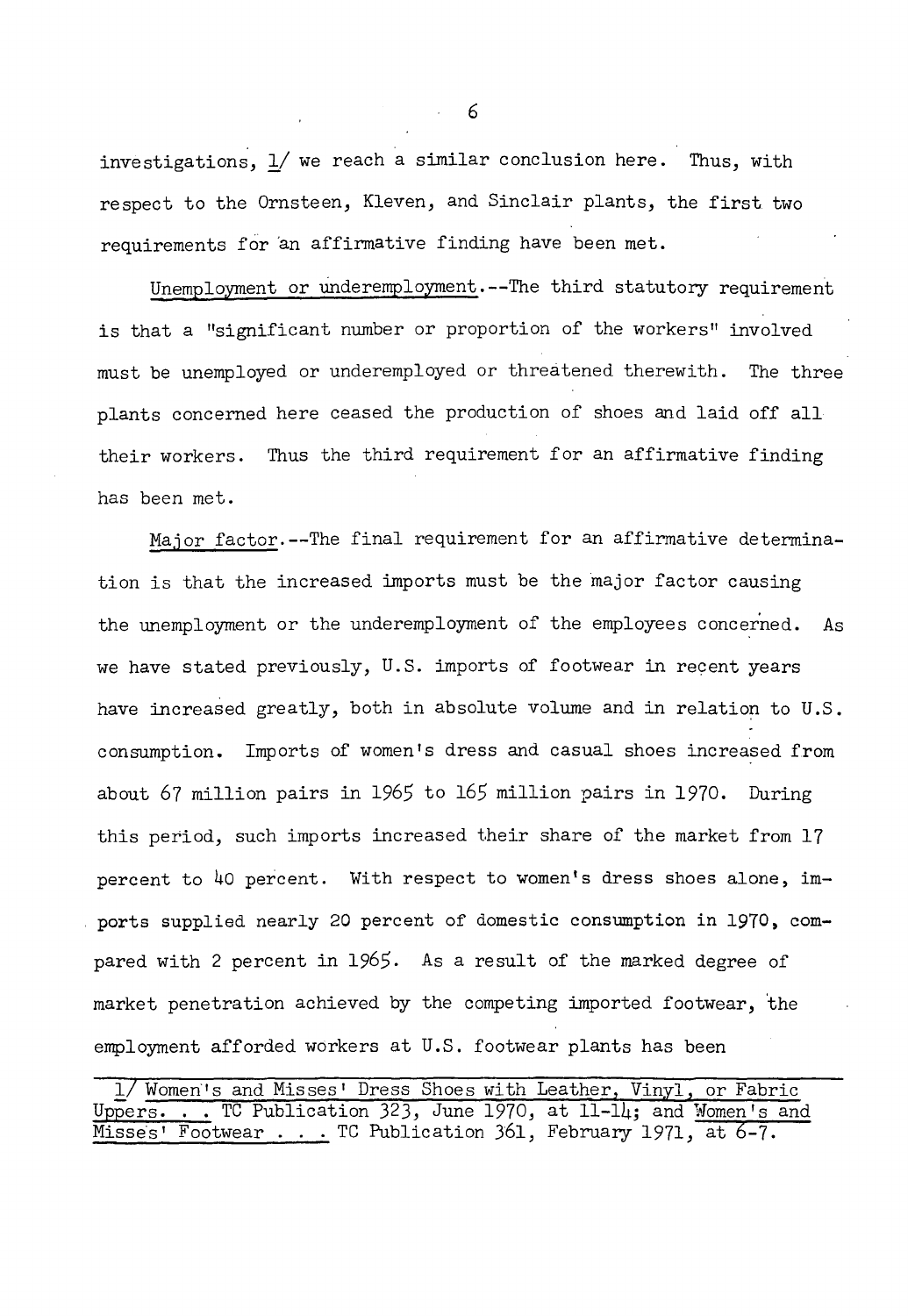substantially affected. We have concluded that, but for the increased imports, the unemployment of the workers involved in the three plants concerned would not have occurred. The fourth requirement thus has been met.

Conclusion.--We find that the petitioning workers at the Ornsteen, Kleven, and Sinclair plants have met the statutory criteria, and accordingly, we have made an affirmative determination in these cases.

### Negative determinations

We have made negative determinations with respect to the following petitions:

| Investigation No.      | Name and location                                                      |
|------------------------|------------------------------------------------------------------------|
| TEA-W-73<br>$TEA-W-7L$ | Gamins, Inc., Wilkes-Barre, Pa.<br>Andrew Geller, Inc., Brooklyn, N.Y. |
| TEA-W-76               | International Shoe Co., Jefferson City, Mo.                            |

With respect to each of the three plants listed above, it is unnecessary to determine whether the first three requirements for an affirmative determination have been met because the relevant data fail to show that the fourth requirement has been satisfied. Specifically, we find that increased imports were not the major factor causing or threatening to cause the unemployment or underemployment of the workers concerned. The decisions to close these plants appear to have been based primarily on considerations unrelated to competition from imports. We have concluded that the plants would have been closed even if imports of competing footwear had not increased. We are compelled, therefore, to make a negative determination with respect to each of these petitions.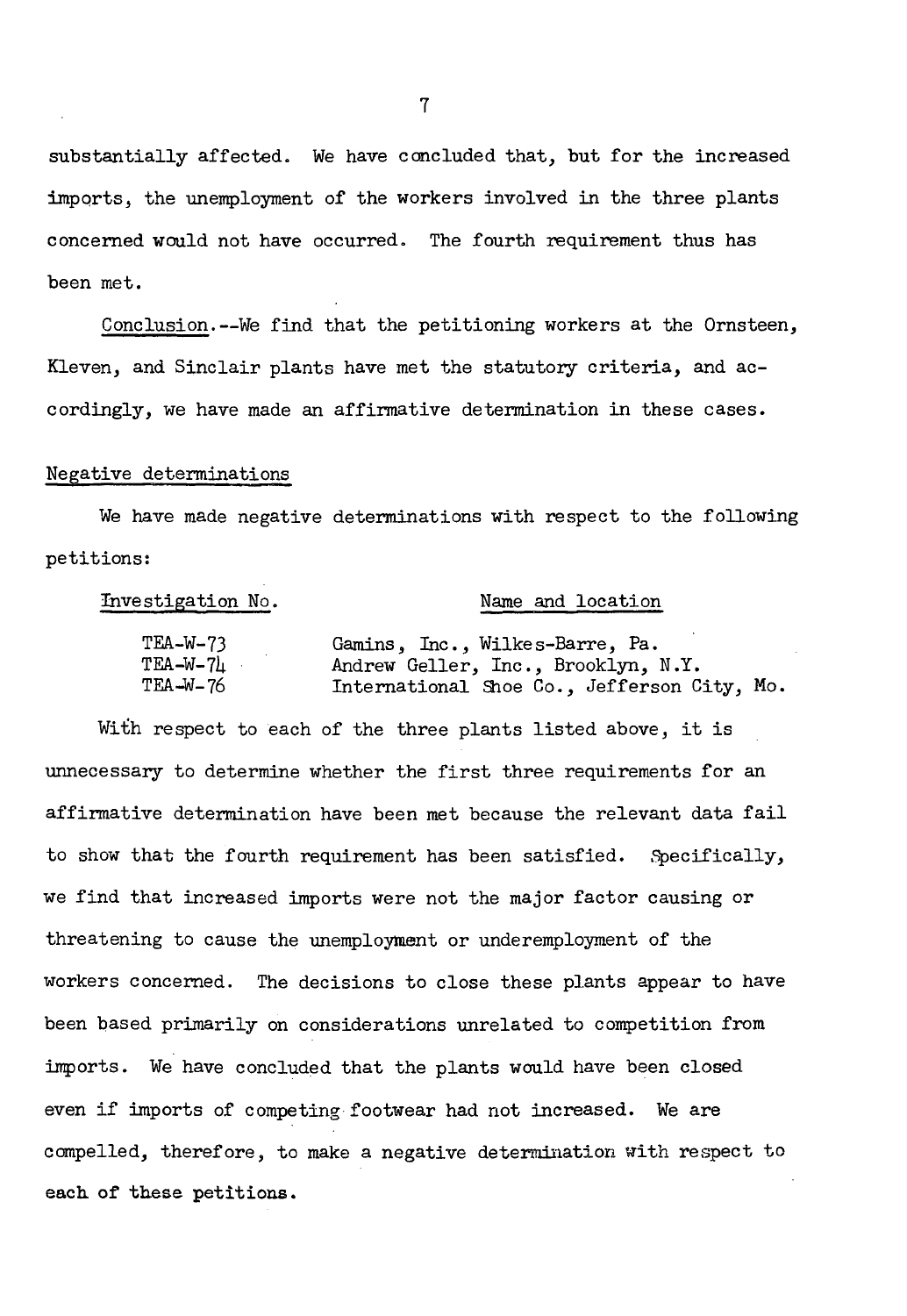Gamins, Inc., of Wilkes-Barre, Pa. (TEA-W-73), and Andrew Geller, Inc., of Brooklyn, N.Y. (TEA-W-74), were footwear manufacturing establishments of the Andrew Geller Division of Russ Togs, Inc. Gamins produced women's leather dress shoes that were sold in a retail price range of \$22 to \$25 per pair and the Andrew Geller plant produced similar shoes that retailed for about \$30 to \$40 per pair. We believe that these two plants were not directly affected by imports and that the closing was part of an overall management decision of the parent organization. Russ Togs initiated a policy of consolidation in mid-1969 when it closed two footwear plants and transferred some of the production to Gamins. Subsequently, the decision was made to liquidate the entire Andrew Geller Division.

International Shoe Co., of Jefferson City, Mo. (TEA-W-76), produced youths', boys', and children's leather shoes that retailed in the \$9 to \$12 price range. Such shoes were made principally by the injection-molded process. The closing of this plant, which was constructed in 1912, was attributed by management to various factors including style changes in juvenile footwear which necessitated expensive changes in the molds for the injection-molded process. The management decided to close the plant as it was felt the expenditure for new molds was not warranted and that the operation of the Jefferson City plant was not economical; these factors, rather than the increased imports, were the major causes of the plants' closing.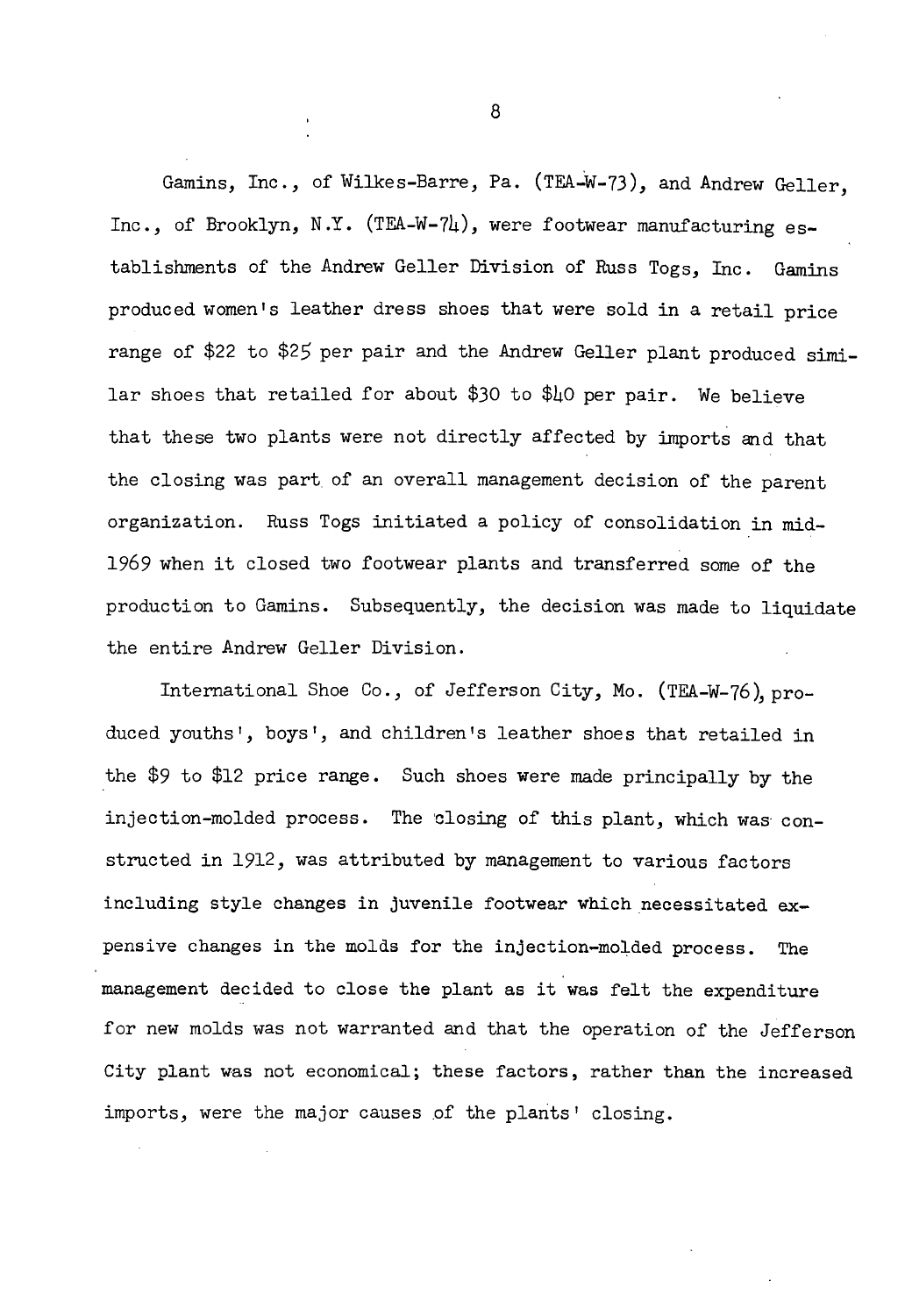## INFORMATION OBTAINED IN THE INVESTIGATION

### Introduction

Of the six establishments in which the petitioning workers were employed, five made styles of women's footwear 1/ known in the trade as dress shoes, and one made youths', boys', and children's dress footwear. All of these establishments closed in 1970. During their last 4 years of full operation on a 12-month basis, 1966-69, the aggregate output (sales) of the six plants averaged annually almost 6 million pairs, or about 2 percent of the estimated total U.S. production of the comparable kinds of footwear. The plants making women's 2/ footwear ceased operations in November or December 1970, and the one plant producing youths', boys', and children's footwear closed in September 1970.

All five of the plants producing women's dress shoes made footwear by the cement process. Three of these establishments produced

1/ Because the plants in which workers have filed petitions had not engaged to any extent, or on a regular basis, in the manufacture of misses' shoes, reference in this report will be limited to women's shoes in spite of the fact that negligible imports of misses' shoes are combined with imports of women's shoes in a few import classifications under the Tariff Schedules of the United States Annotated. (See note 2 below.)

2/ In this report, as in the Tariff Schedules of the United States (TSUS), the term "women"· refers to· footwear in American women's sizes 4 and larger, but not to the age of the wearer.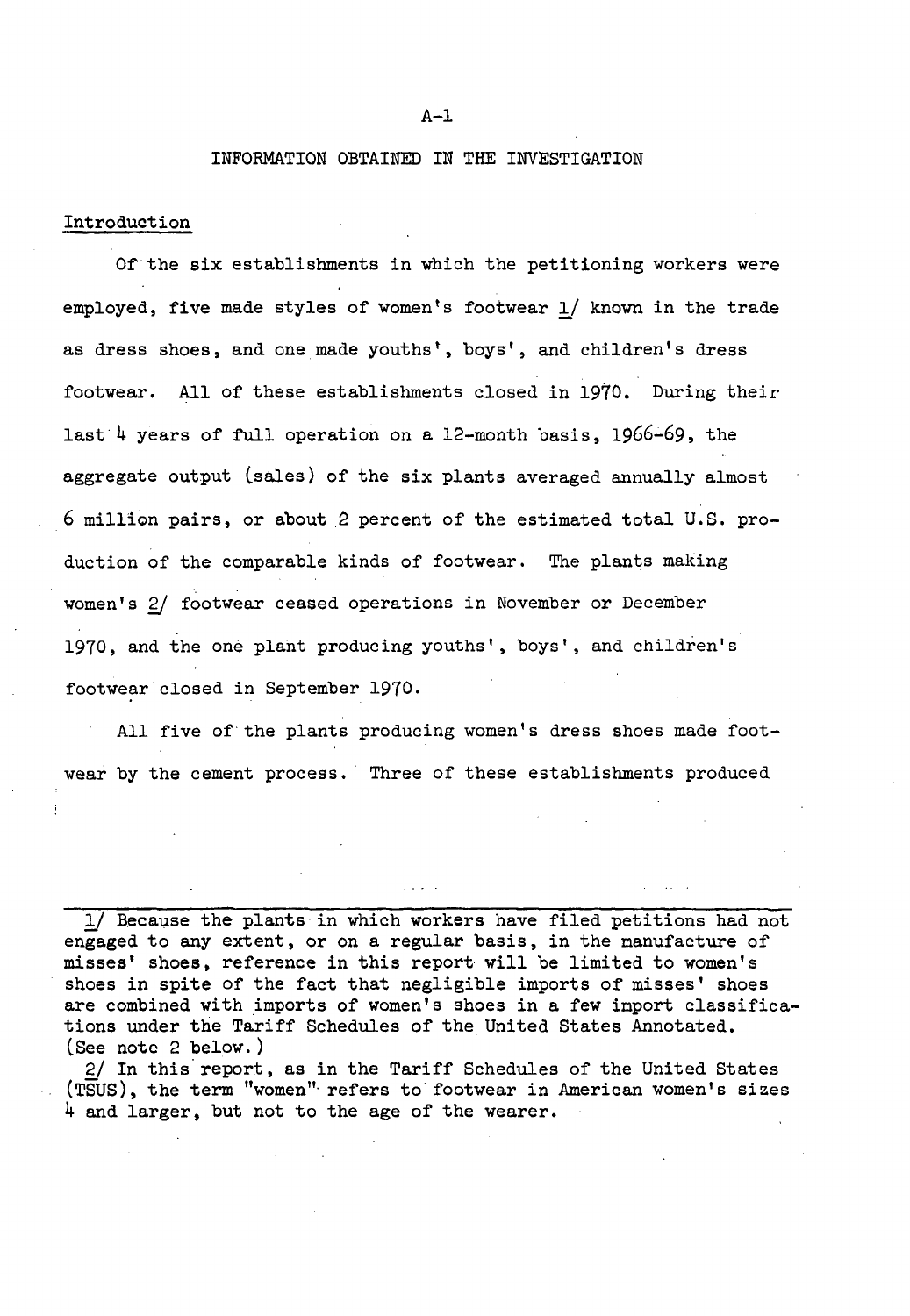women's dress shoes with uppers almost entirely of leather; two of the three specialized in high-quality, conservatively-styled shoes ranging from \$22 to \$40 per pair at retail; and the third produced women's dress shoes retailing from  $$14$  to \$20 per pair. The other two plants made women's dress footwear, mostly with vinyl uppers, ranging in retail price from \$6 to \$10 per pair.

The average annual aggregate production of the five plants producing women's dress shoes in 1966-69 was about 3.7 million pairs; 57 percent had leather uppers;  $42$  percent had vinyl uppers; and l percent had fabric uppers. The sixth establishment specialized in youths', boys', and children's footwear of which 97 percent had leather uppers and most were made by the injection-molded construction, in a retail price range of \$9 to \$12 per pair. The output (sales) of this establishment averaged approximately  $* * *$  pairs yearly in 1966-69. Table 1 in the appendix shows for each of the six plants here under review, the date of closing, type of footwear produced, and retail price range per pair of the shoes produced.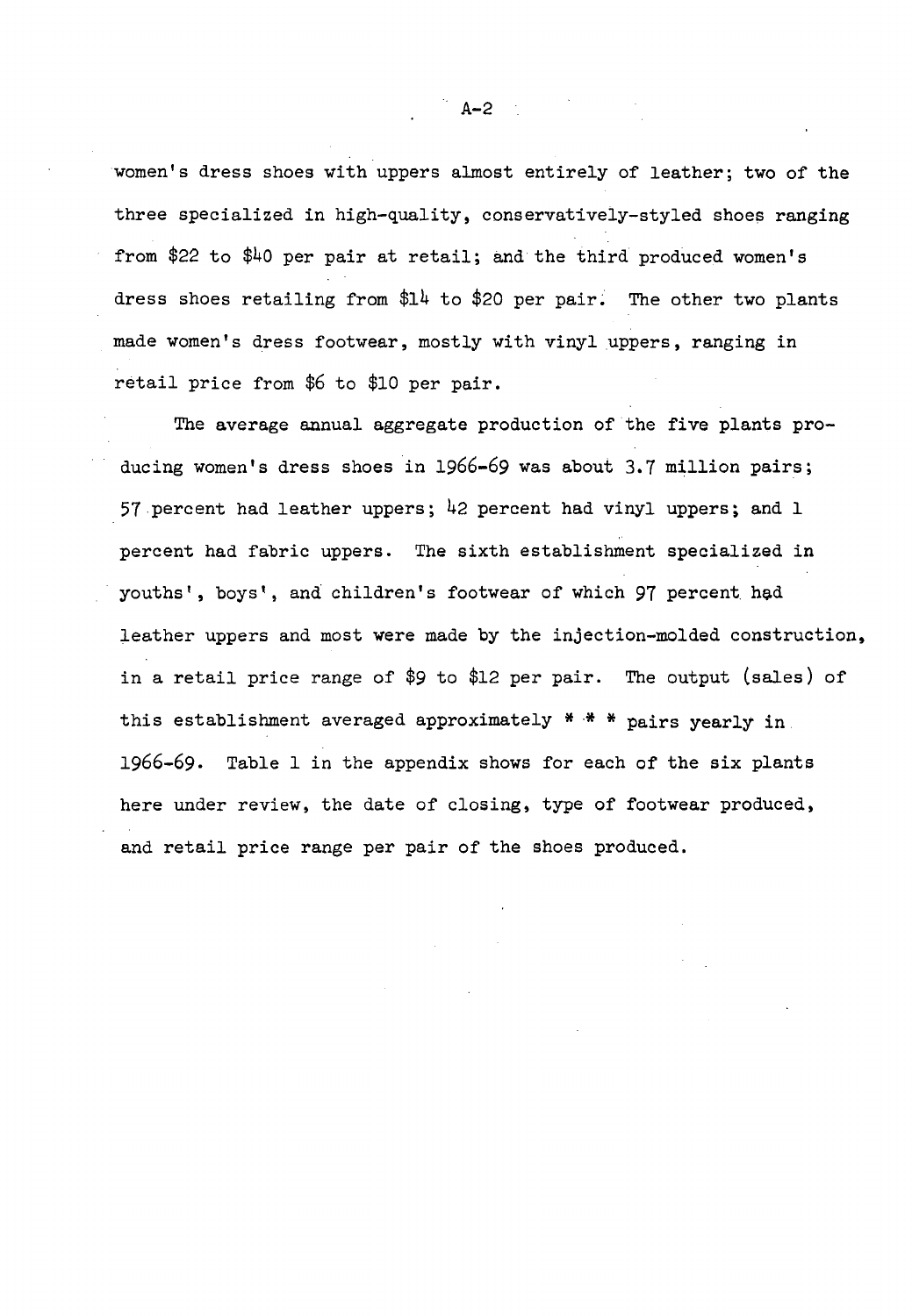Women's dress shoes

Description of articles.--The principal features of women's shoes that determine the activities for which a particular pair is suitable, and thus the trade designations such as "dress," "casual," and "slippers," are the cut of the uppers, the style and height of the heels, the material used for the uppers, the kind of ornamentation, and the material and construction of the sole. In general or commercial usage, however, these descriptive terms for footwear may have various meanings. Some of them are specifically defined for tariff purposes in the headnotes (including the statistical headnotes) to part lA of schedule 1 of the Tariff Schedules of the United States  $(TSUS)$ .  $1/$ 

In terms of U.S. retail sales, so-called dress shoes (a term not defined in the TSUS) are more important than any other type of footwear for women and misses. The term "dress shoes," originally limited to shoes worn on formal occasions, is now used to describe footwear of the types generally intended for street wear or business and social activities. Women's shoes intended for formal wear, which are also regarded here as "dress shoes," are now frequently referred to as evening shoes, slippers, or sandals. Generally the term "dress shoes" does not refer to footwear especially made for athletic, occupational and leisure activities.

1/ Some of the definitions for tariff purposes of descriptive terms (e.g., "slippers" and "casuals"), however, apply to only a small portion of the footwear for which such terms are currently used in retail outlets; see U.S. Tariff Commission, Nonrubber Footwear: Report to the President on Investigation No. TEA-I-18..., TC Publication No. 359, 1971, pp. A-2 ff.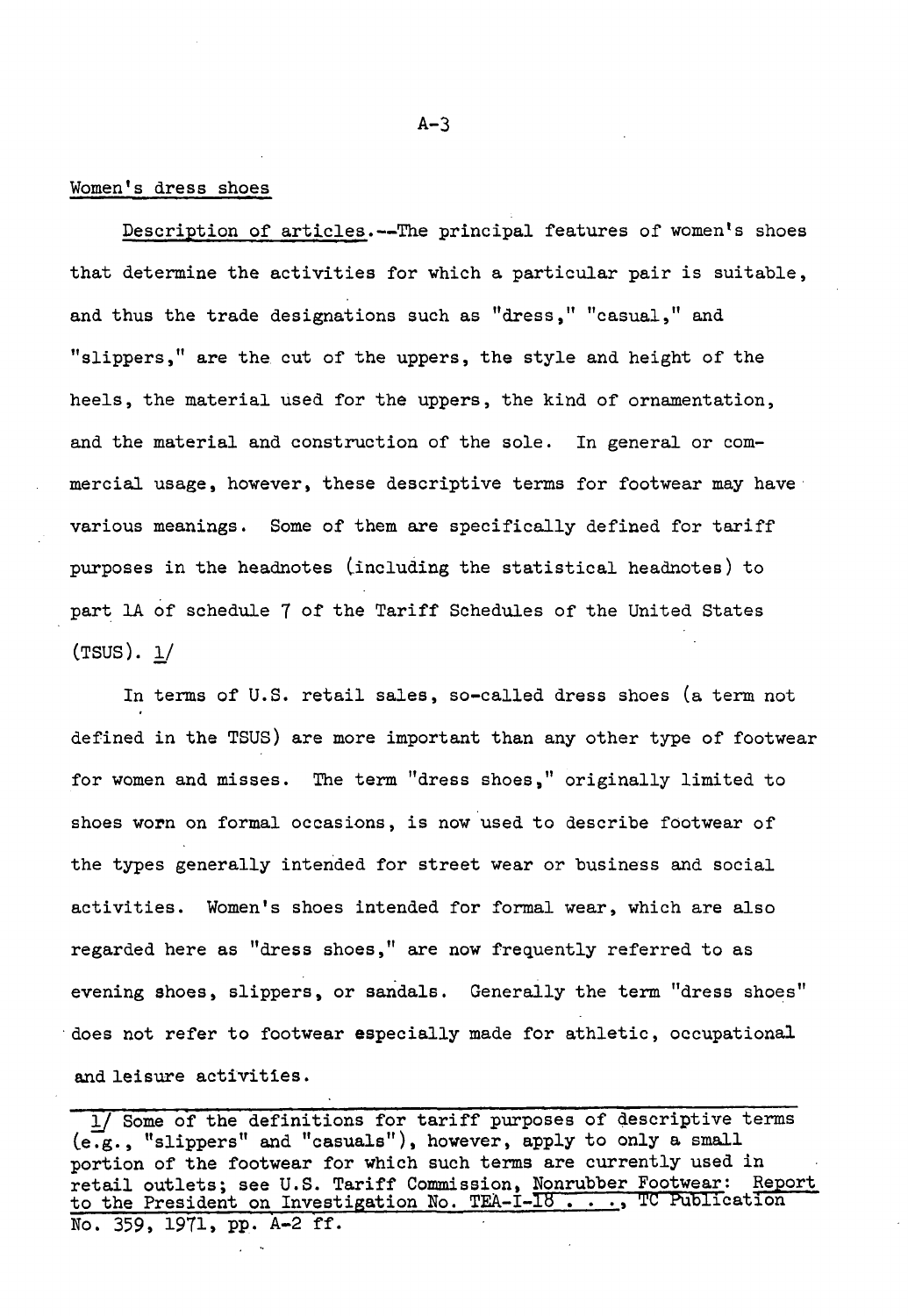For many years the principal type of dress shoe worn by women in the United States was the classic pump--a closed-toe, closed-back, slip-on shoe without fasteners, with light-weight soles and with heels of 2 inches or higher. As a result of fashion changes, however, dress shoes may be open- or closed-heeled shoes with straps, laces, or tongues over the instep and include high-heeled sandals with open toes, open heels and uppers of narrow strips of leather or other material.

Women's lower heeled footwear for casual wear (not considered dress shoes) include low heeled sandals and wedge-heeled shoes, loafers, desert boots, moccasins, and sneakers.

The range of styles and qualities of footwear increased greatly during the 1960's as a result of new materials, technological developments in production, and new fashions in wearing apparel. Simultaneously, consumer interest in this wide variety of footwear also increased, reflecting the changing age structure of the population, increasing per capita income, and a growth in time for leisure activities. As a result of these developments, the distinction between dress and casual shoes and attire diminished.

The materials used for the uppers of dress shoes are usually finer (i.e., less sturdy), and the soles lighter in weight, than those of footwear intended for athletic and certain occupational and leisure use. Uppers may be of calf, kid, or reptile leathers, and silk, rayon linen, or metallic fabrics--such as peau de soie, satin, brocade, or velvet--or supported vinyls or other plastics. Soles are of leather or plastics.

 $A - L$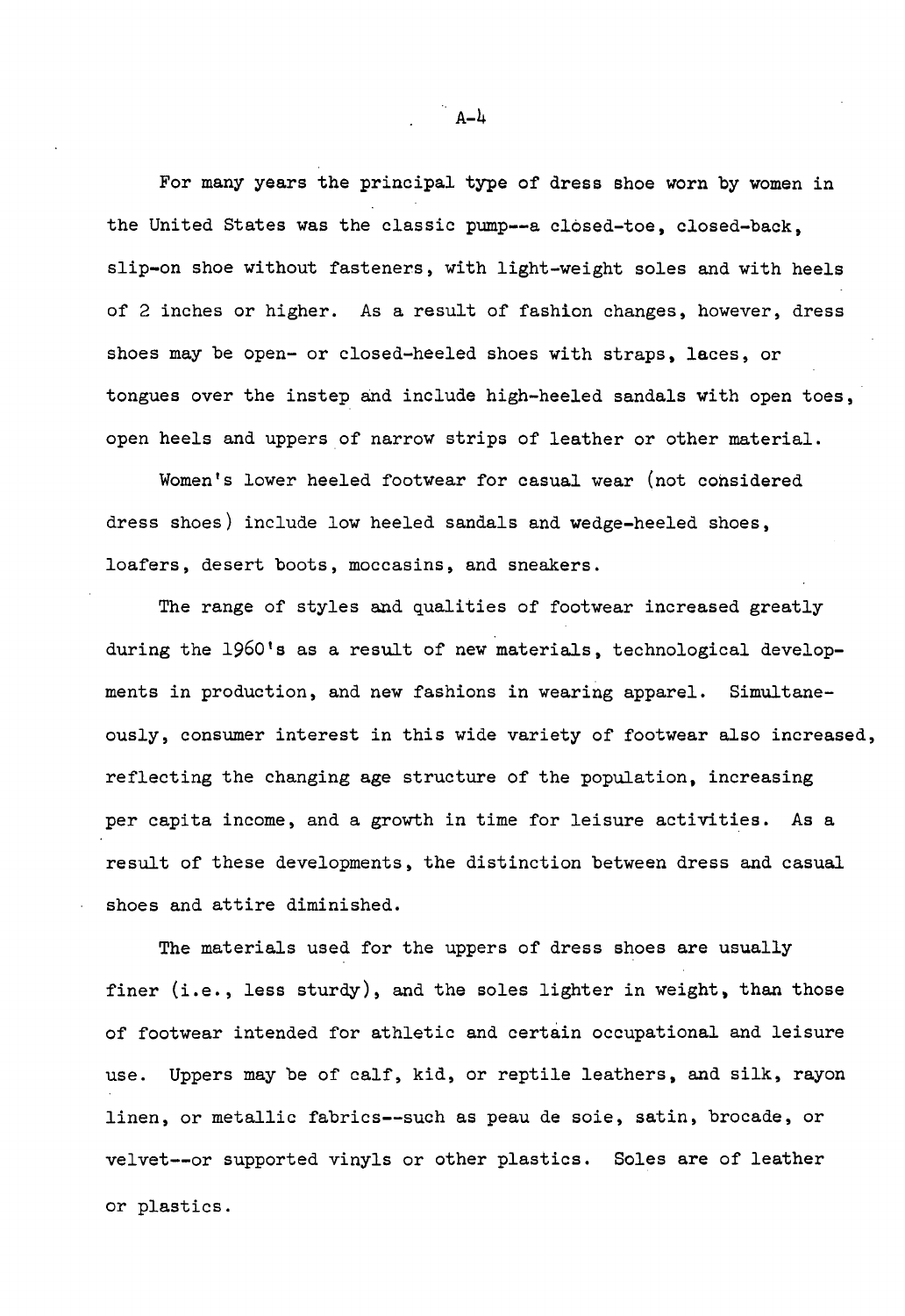For several decades the principal method of attaching the outsole to women's shoes has been the cement process, whereby the outsole (or midsole, if any) is affixed to the upper by an adhesive without sewing. An estimated 80 percent of the total U.S. output of women's and misses' shoes in recent years (and probably an even higher percentage of that of domestic dress shoes) has been made by the cement process. The cement process permits narrow edges on the outside to give a trim appearance and produces a lighter and more flexible shoe than do other processes except the turn (or turned) process. In the turn process, which is currently used in a very minor degree in the United States to produce dress shoes,  $1/$  the footwear is initially lasted inside out and then turned right side out for the finishing operations.

Pertinent TSUS items.--The five petitioners making cement process women's dress footwear assert that women's leather footwear made by the turn (or turned) process, reported under TSUS item 700.20, and women's leather footwear, entered under TSUS items 700.43 and 700.45,

The turn process has been used in the United States in recent years principally to produce footwear of the types reported in the official U.S. production statistics as slippers for housewear (SIC product code 3142). Slippers are also produced by the cement process.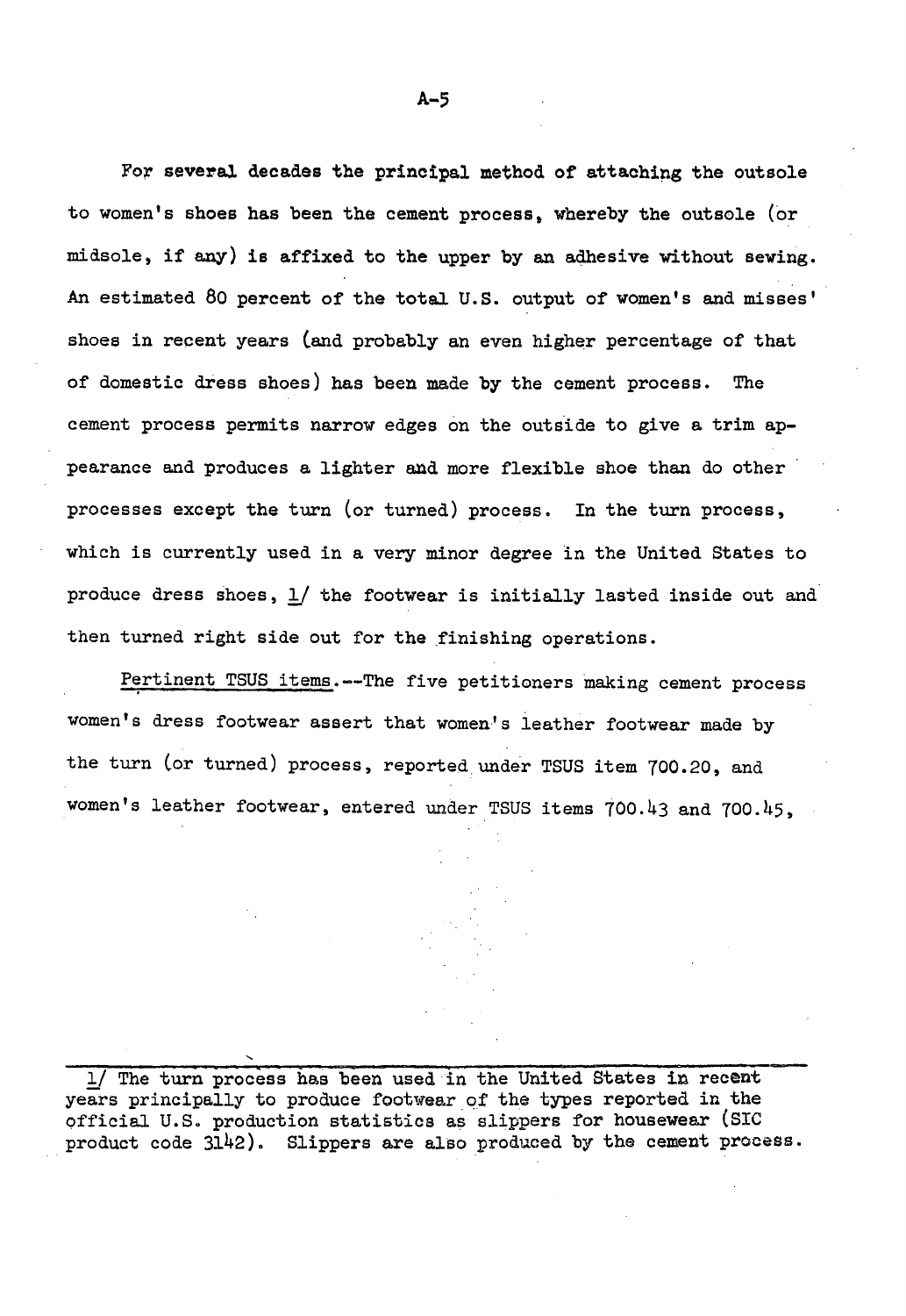are competitive with footwear formerly produced by them. In addition, the petitioners in all five of these investigations express the belief that footwear with supported vinyl uppers admitted under TSUS item 700.55 is also competitive with the footwear formerly produced by them.

As explained briefly in the following paragraphs, the types of footwear classifiable under the four TSUS items 700.20, 700.43, 700.45, and 700.55 vary with respect to materials, method of construction, price line, and/or style.

Imported footwear that closely resembles (in appearance, method of construction, and price lines) women's dress shoes formerly produced at the five plants here under review is classified for duty purposes under TSUS item 700.45. Imports entered under that TSUS item, which provides for footwear having a foreign (export) value of over \$2.50 a pair, as well as those entered under TSUS item 700.43, which provides for footwear valued not over  $2.50$ , consist predominantly of footwear for women in a wide range of styles, types, and prices. In terms of quantity, about half of the combined imports under these two items in 1968 and 1969 consisted of women's sandals having a selling price at retail in the range of \$1.99 to \$6.99 a pair; the remainder probably consisted predominantly of women's cement-process dress shoes of moderate prices (i.e., in the retail price range of \$8 to \$20 a pair) but included sturdy types with vulcanized or injection-molded soles, light-weight slippers suitable principally for housewear, and expensive high-fashion types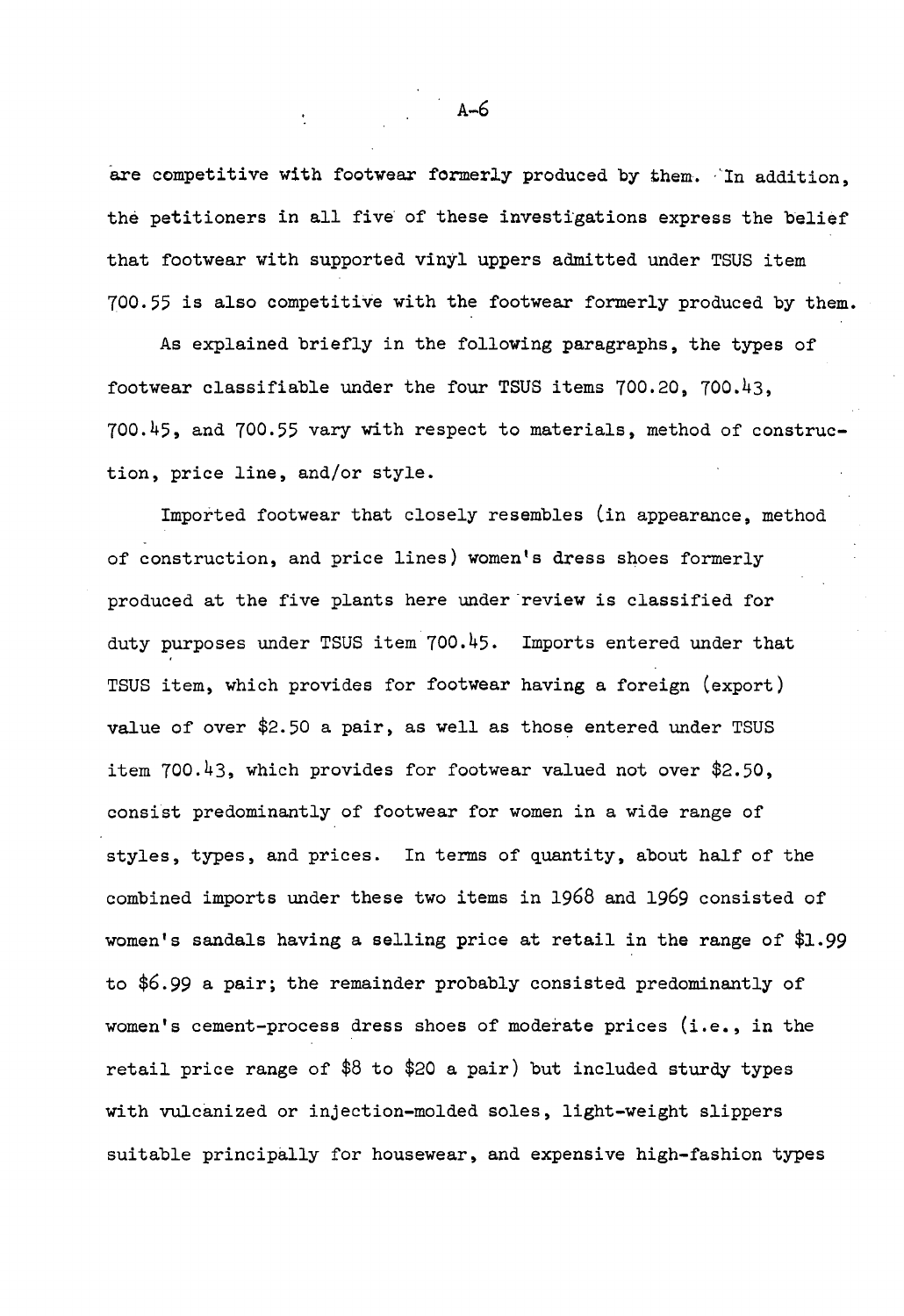(including boots) for leisure wear as well as formal and other dress wear.

Imported women's leather footwear made by the turn or turned process and dutiable under TSUS item 700.20 does not differ significantly in appearance or price from the leather dress shoes formerly made by the cement process in the five plants here under review. Imported shoes with uppers of peau de soie, velvet, and other kinds of fabrics used to make dress shoes for women--a type of footwear produced in negligible quantities in two of the plants in recent years--have been admitted under TSUS item 700.68. 1/ U.S. imports of such footwear, which have been negligible, consisted predominantly of high-fashion styles selling at retail for \$30 or more a pair.

1/ TSUS item 700.68 provides for women's leather-soled footwear having uppers of fibers and a foreign (export) value of over \$2.50 a pair.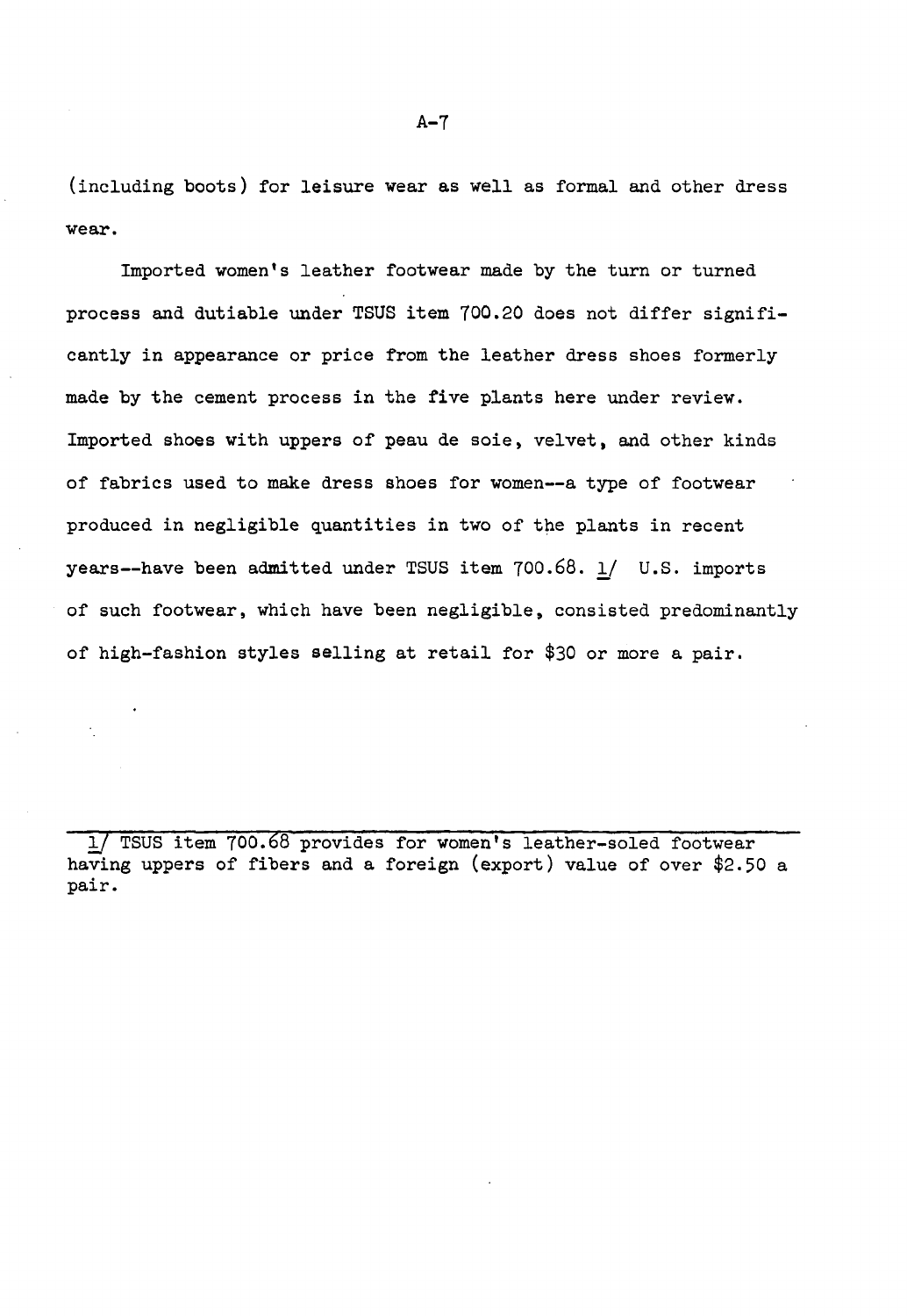Women's footwear with supported vinyl uppers that has entered under TSUS item 700.55 in recent years has consisted predominantly of two groups of footwear: (1) Street shoes of sturdy construction, produced in a single width for each particular length, for sale mostly at \$3 to \$6 a pair at self-service counters in variety stores, discount stores, and department store basements and (2) folding slippers and sandals, usually selling at retail for less than \$1 a pair. It is believed that before 1970 only a negligible portion of the annual imports of women's dress shoes and boots admitted under item 700.55 retailed at more than \$10 a pair. In 1970, however, it is estimated that imports of such footwear retailing at more than \$10 a pair totaled about 1 million pairs. Four of the five plants in question produced women's dress shoes with supported vinyl uppers.

U.S. tariff treatment.--In the Tariff Act of 1930, women's footwear of the types produced at the five plants where the petitioning workers were formerly employed was originally dutiable under paragraph 1530(e) at 20 percent ad valorem if in chief value of leather (except if having fiber uppers) and at 35 percent ad valorem if having fiber uppers. Supported vinyl was not used for uppers until the late 1940's or early 1950's. During the period before the new TSUS became effective on August 31, 1963, women's footwear with supported vinyl uppers, which is now dutiable under TSUS item 700.55, was generally dutiable, by virtue of the similitude provisions of paragraph 1559, at rates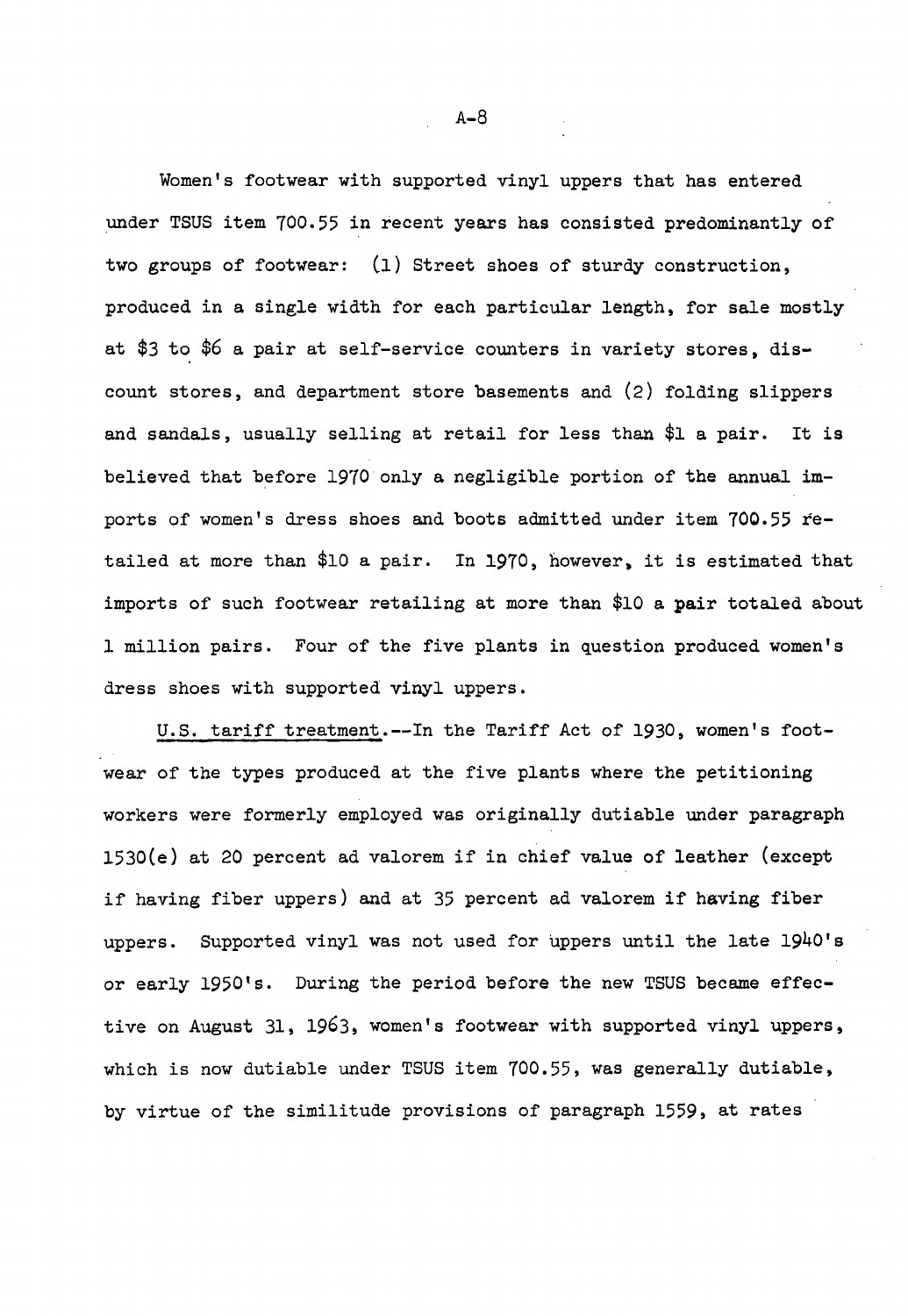·provided for "similar" leather footwear in paragraph 1530(e), ranging from 5 to 20 percent. In the TSUS, effective August 31, 1963, a rate of 12.5 percent ad valorem was established for item 700.55 as the trade-agreement rate to replace the range of rates previously applicable.

Table 2 in the appendix shows for footwear of the types now dutiable under items 700.20, 700.43, 700.45, and 700.55 the reductions in rates of duty resulting from trade-agreement concessions granted under the GATT.

Table 3 in the appendix shows for the years 1965-70 estimated U.S. imports of women's shoes admitted under the TSUS items mentioned above and the applicable rates of duty.

U.S. consumption, production, and imports.--During the period 1965-70, total apparent annual domestic consumption of women's dress shoes is estimated to have followed an irregular trend; it rose from about 204 million pairs in 1965 to about 231 million pairs in 1968 but declined to 197 million in 1970. As estimated imports of women's dress shoes rose without interruption from  $4$  million pairs in 1965 to 32 million pairs in 1970, the share of U.S. apparent annual consumption of such footwear supplied by · imports increased from 2 percent to 16 percent, as shown in the following table.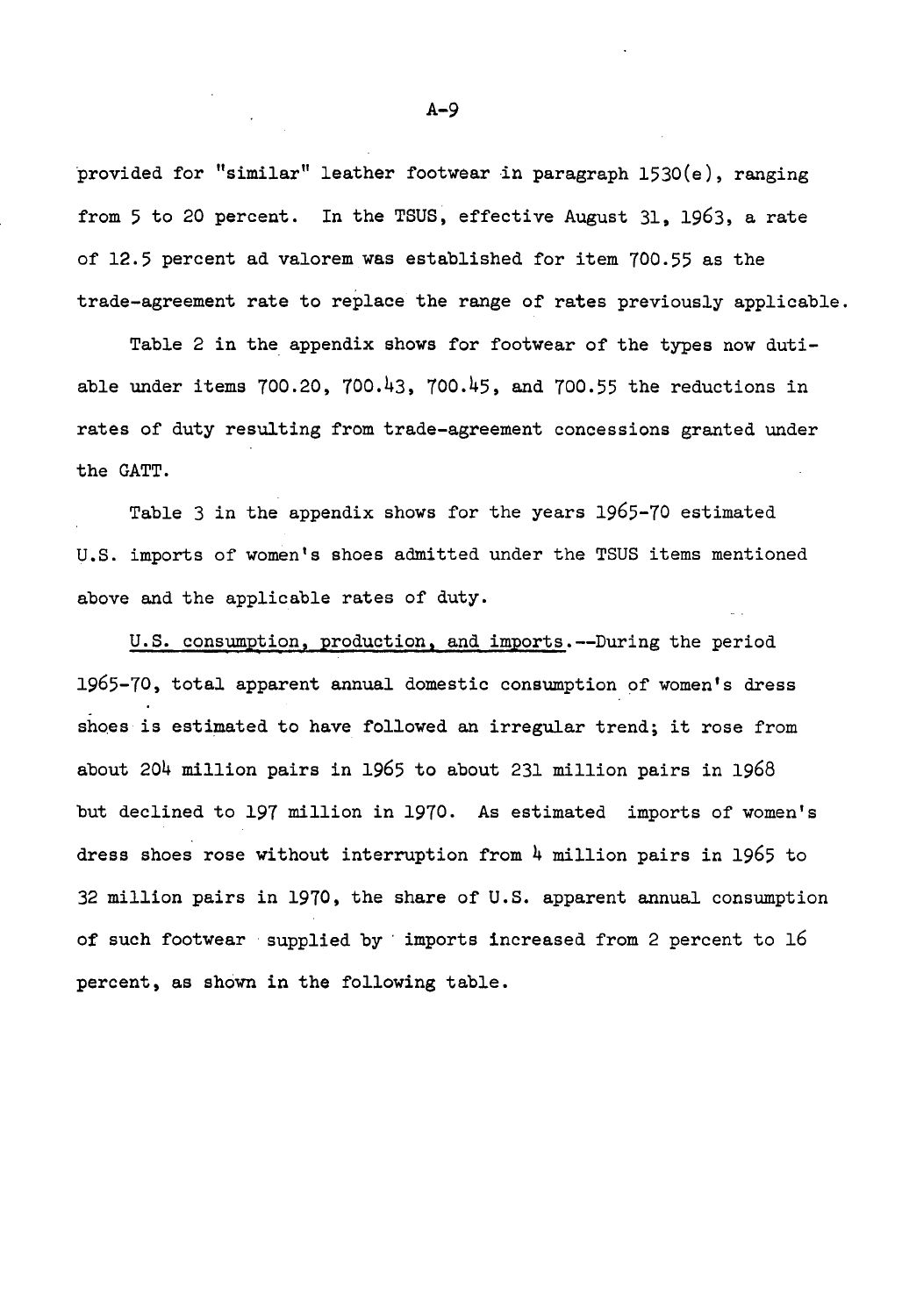| Period                                | Production |                | Imports | Apparent<br>consump-<br>tion $1/$ | Ratio<br>of imports<br>to<br>apparent<br>consumption |
|---------------------------------------|------------|----------------|---------|-----------------------------------|------------------------------------------------------|
|                                       | Million    |                | Million | Million                           |                                                      |
|                                       | pairs      |                | pairs   | pairs                             | Percent                                              |
|                                       |            |                |         |                                   |                                                      |
| 1965------------------                | 200        |                | 4       | 204                               | 2.                                                   |
| 1966----------------                  | 206:       |                |         | 213:                              |                                                      |
| 1967--                                | 188 :      |                | ן ך     | 199:                              |                                                      |
| 1968--                                | 210        | $\ddot{\cdot}$ | 21:     | 231:                              |                                                      |
| 1969---                               |            |                | 28:     | 205:                              |                                                      |
| 1970–<br>---------------------------- | 165        |                | 32:     | 197:                              | 16                                                   |
|                                       |            |                |         |                                   |                                                      |

Dress shoes for women: U.S. production, imports for consumption, and apparent consumption, 1965-70

1./ Apparent consumption represents estimated production plus estimated imports without an allowance for exports, which in 1970 amounted to less than 1 million·pairs.

Source: Estimates of the U.S. Tariff Commission based on official statistics of the U.S. Department of Commerce.

The annual variation in consumption of women's dress shoes in recent years is eXplained by several factors but is attributable largely to changes in the mode of dressing discussed in the section of this report on description of articles under investigation. Thus, the use of loafers, sandals, clogs, desert boots, and other boots in lieu of dress shoes has increased. Apparent annual U.S. consumption of all women's nonrubber footwear is shown in the following table for 1965-70.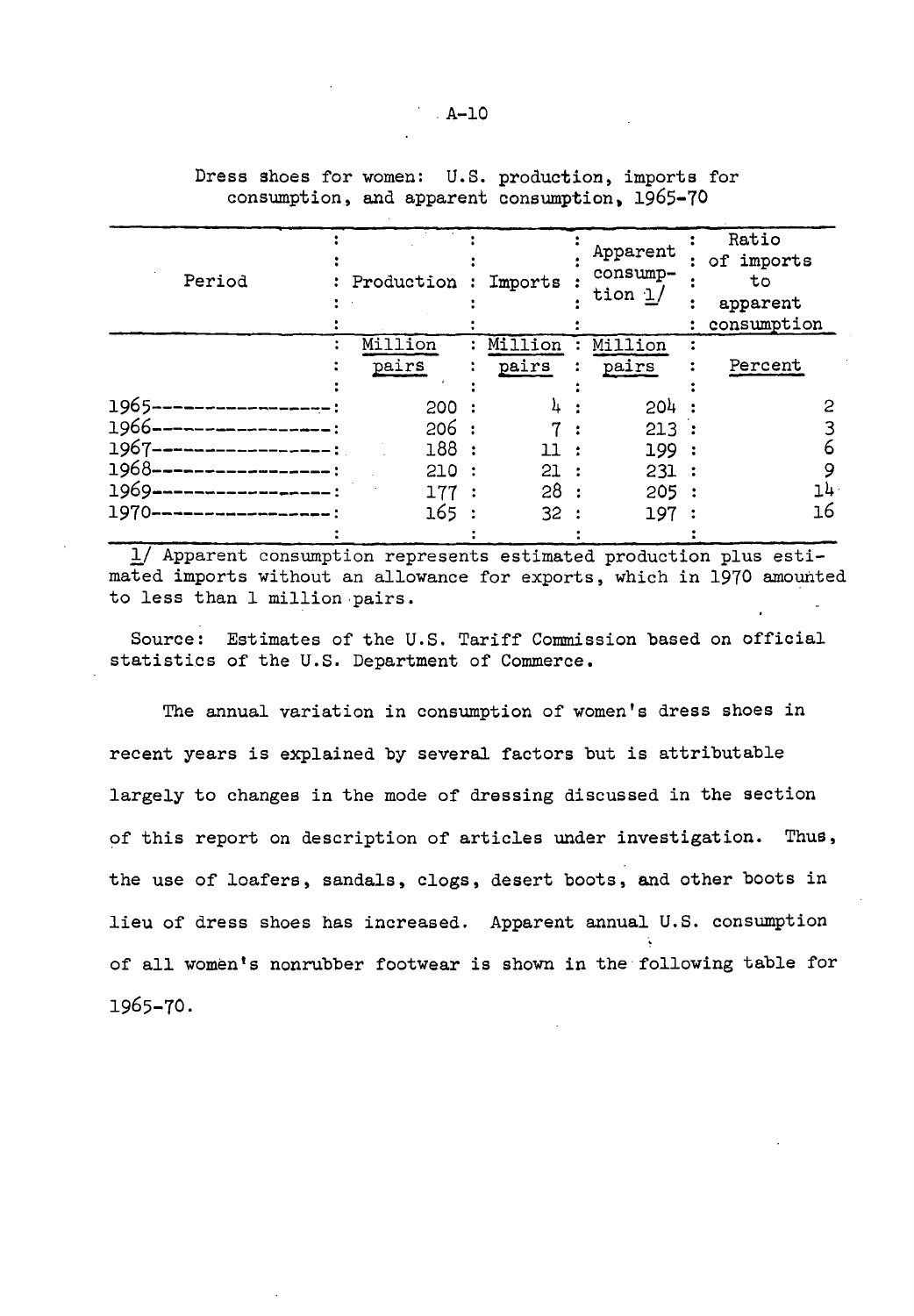Nonrubber footwear for women: U.S. production, imports for consumption, and apparent consumption, 1965-70

| Period         | Produc-<br>tion $1/$ |                | Im-<br>ports 2/ |                | Apparent<br>consump-<br>tion $3/$ | $\bullet$ | Ratio<br>: of imports<br>to<br>apparent |
|----------------|----------------------|----------------|-----------------|----------------|-----------------------------------|-----------|-----------------------------------------|
|                |                      |                |                 |                |                                   |           | : consumption                           |
|                | Million              |                | Million         | $\ddot{\cdot}$ | Million                           |           |                                         |
|                | <u>pairs</u>         |                | pairs           | ÷              | pairs                             |           | Percent                                 |
|                |                      |                |                 |                |                                   |           |                                         |
| 1965.          | 316:                 |                | 67              |                | 383:                              |           | 17                                      |
| $1966 -$       | 320                  | $\ddot{\cdot}$ | 70              |                | 390 :                             |           | 18                                      |
| 1967-          | 286:                 |                | 96 :            |                | 382:                              |           | 25                                      |
| 1968-          | 317:                 |                | 133:            |                | 450 :                             |           | 30                                      |
| 1969-          | 267                  |                | 139:            |                | 406 :                             |           | 34                                      |
| 1970 --------- | 251                  | $\cdot$        | 165 -           |                | 416 :                             |           | 40                                      |
|                |                      |                |                 |                |                                   |           |                                         |

1/ Production represents the output for industry No. 3141 (footwear, except house slippers and rubber footwear) as reported by the U.S. Bureau of the Census.

2/ Partly estimated from the official statistics for footwear of the kinds described in part lA of schedule 7 of the TSUS except imports described in items 700.32, 700.51, 700.52, 700.53, and 700.60 and except zoris (very inexpensive thonged sandals of rubber or plastics), dutiable under item 700.55. Includes imports of misses footwear, which have been negligible compared with those of women's.

*di* Apparent consumption represents U.S. production plus imports without an allowance for exports, which in 1970 amounted to about l million pairs; for the years 1965-69 the figures are the same as those shown in table 5 (column labeled, "For women and misses") of TC Publication 359 (op. cit.).

Source: Compiled from official statistics of the U.S. Department of Commerce, except as noted.

U.S. imports of women's footwear under TSUS items 700.20, 700.43, 700.45, and 700.55, which together accounted for 92 percent of the 1970 imports in the preceding table, are shown in table 3 in the appendix for the years 1965-70.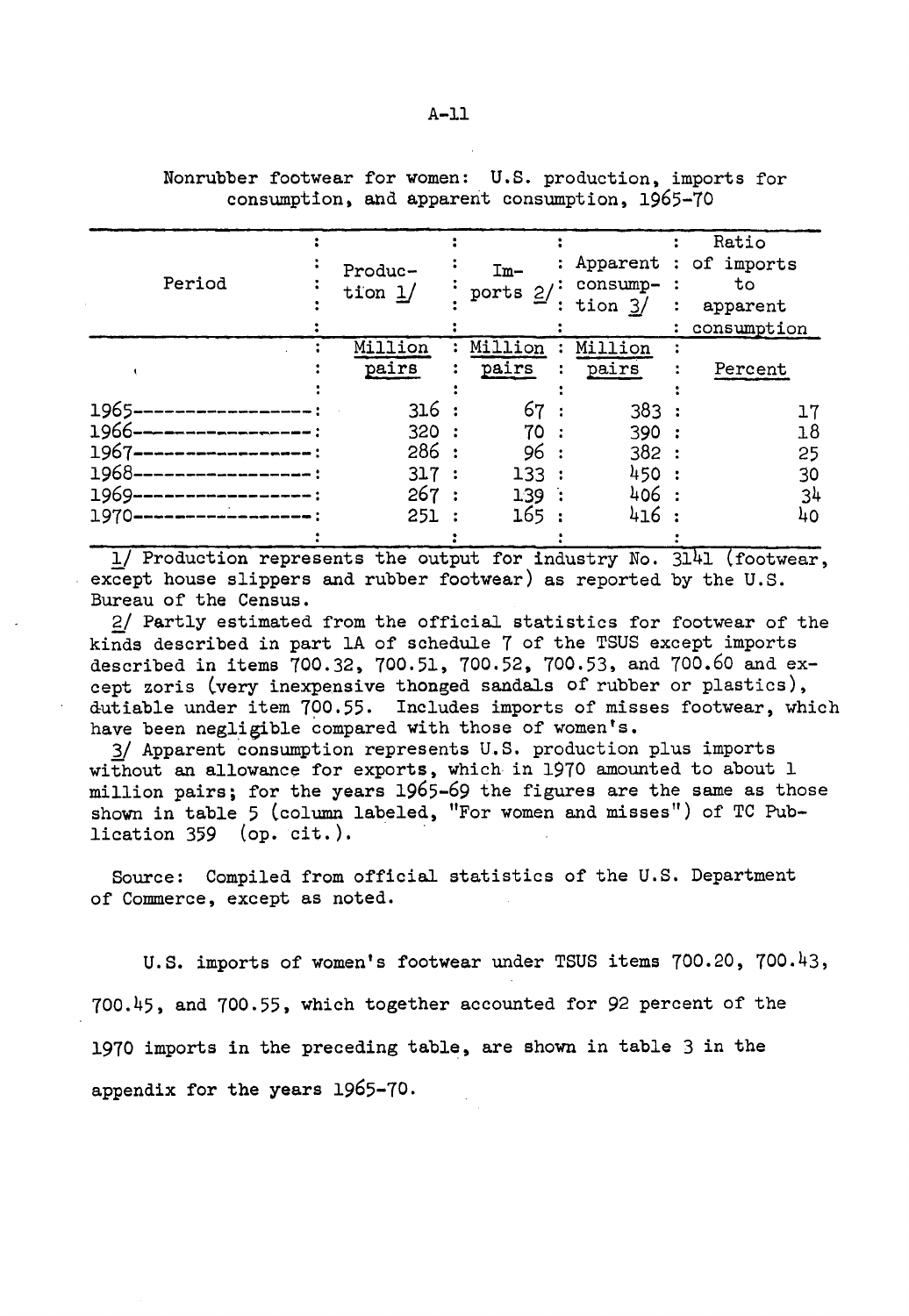## Youths', boys', and children's dress shoes

Description of articles.--One plant that is under consideration in this investigation produced, mainly by the injection-molded process, leather dress shoes for youths, boys, and children. 1/ The styling of such shoes, intended principally for school wear and social activities, follows the same general trends as does that of ahoes for adults but avoids the extremes of the latter.

In 1969, about half of the total domestic output of youths', boys', and children's shoes was made by the cement process, nearly a third by the injection-molded process, and a tenth by the welt process. The remainder was made by various other methods. Most of the shoes pro~ duced had uppers of leather.

In the injection-molded process of construction, the sole and heel of polyvinyl chloride or an elastomer resin compound are simultaneously molded and attached to the shoe upper, thus reducing production time and labor costs by eliminating a number of the steps required in other processes to attach the sole to the upper. The injection-molded process has been used increasingly in recent years to produce a dress shoe of trim appearance. In the welt process, a narrow strip of supple leather or manmade material, called the welt, is sewed to the shoe upper and to a lip on the surface of the insole; the outsole is

A-12

 $\mathcal{A}_1$  ,  $\mathcal{A}_2$ 

*JJ* As described in the statistical headnotes of part lA of schedule 7 of the TSUS, footwear for youths and boys covers footwear of American youths' size 11-1/2 and larger but not as large as American men's size 6 (and does not include footwear commonly worn by both sexes). Footwear for children covers footwear of children's size 8-1/2 and larger but not as large as American youths' size 11-1/2 or American misses' size 12-1/2.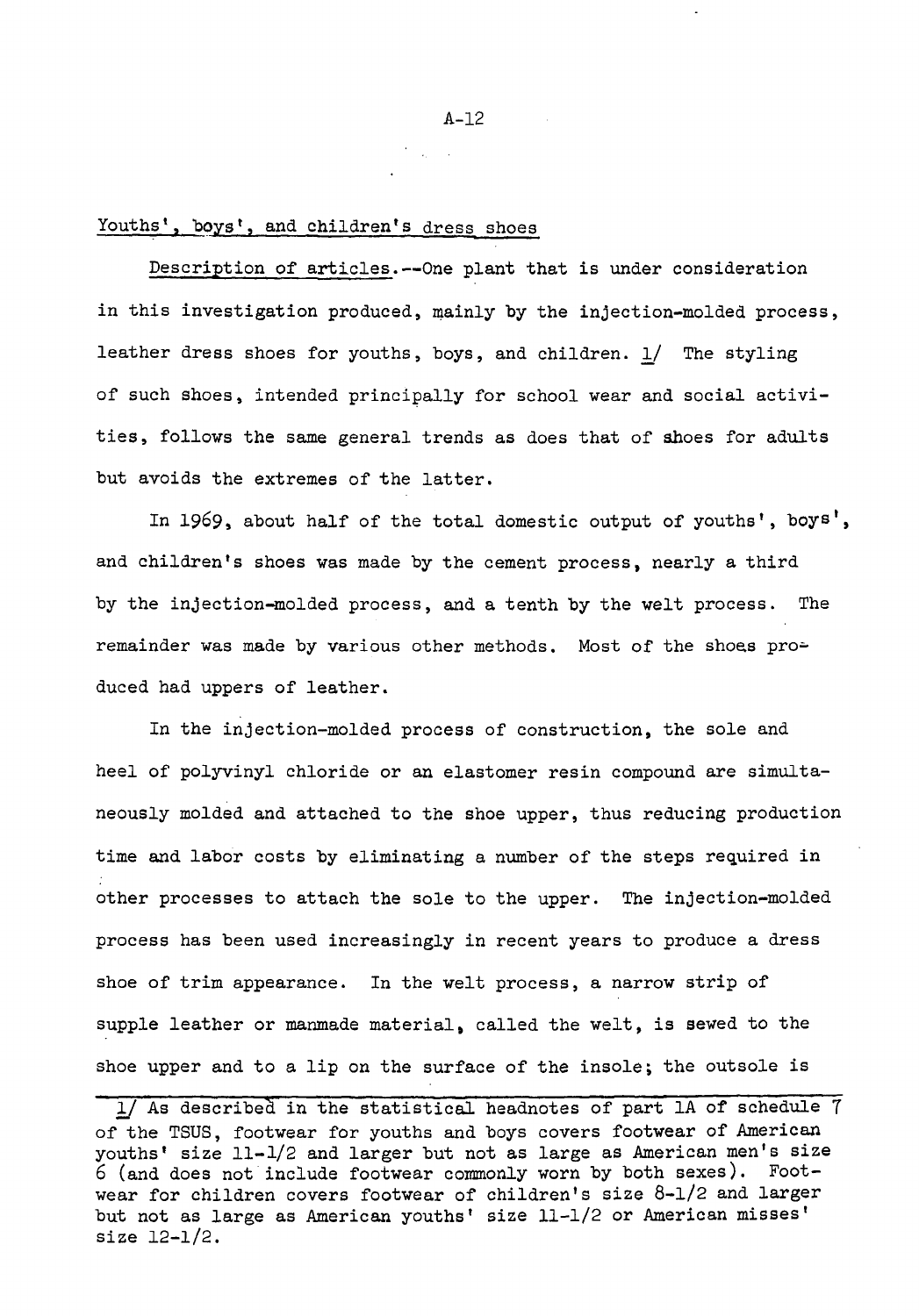then sewed and/or cemented to the welt. Welt shoes are heavier in weight and appearance--and are generally regarded as more rugged and durable--than those made by the cement process. For a description of the cement process see page A-5.

Pertinent TSUS items.--Virtually all imports of footwear for youths, boys, and children, that closely resemble the footwear produced at one of the plants here under review, have been entered under TSUS items 700.35 (leather footwear for youths and boys), 700.43 (leather footwear for children having a foreign value of not over \$2.50 per pair), and 700.45 (leather footwear for children having a foreign value of over \$2.50 per pair). Inexpensive footwear with uppers of supported vinyl for youths, boys, and children has also been entered under item 700.55.

U.S. tariff treatment.--In the Tariff Act of 1930, youths', boys', and children's shoes in chief value of leather, now provided for under TSUS items  $700.35$ ,  $700.43$ , and  $700.45$ , were dutiable under paragraph 1530(e) at 20 percent ad valorem. With respect to item 700.55, it should be noted that supported vinyl was not used for uppers until the late 1940's or early 1950's. Prior to the effective date of the TSUS (August 31, 1963), youths', boys', and children's shoes with such uppers were generally dutiable by virtue of the similitude provisions of paragraph 1559, at rates provided for "similar" leather footwear in paragraph 1530(e) that ranged from 5 to 20 percent ad valorem. In the TSUS a rate of 12.5 percent ad valorem was established for item 700.55 to replace the range of rates previously applicable.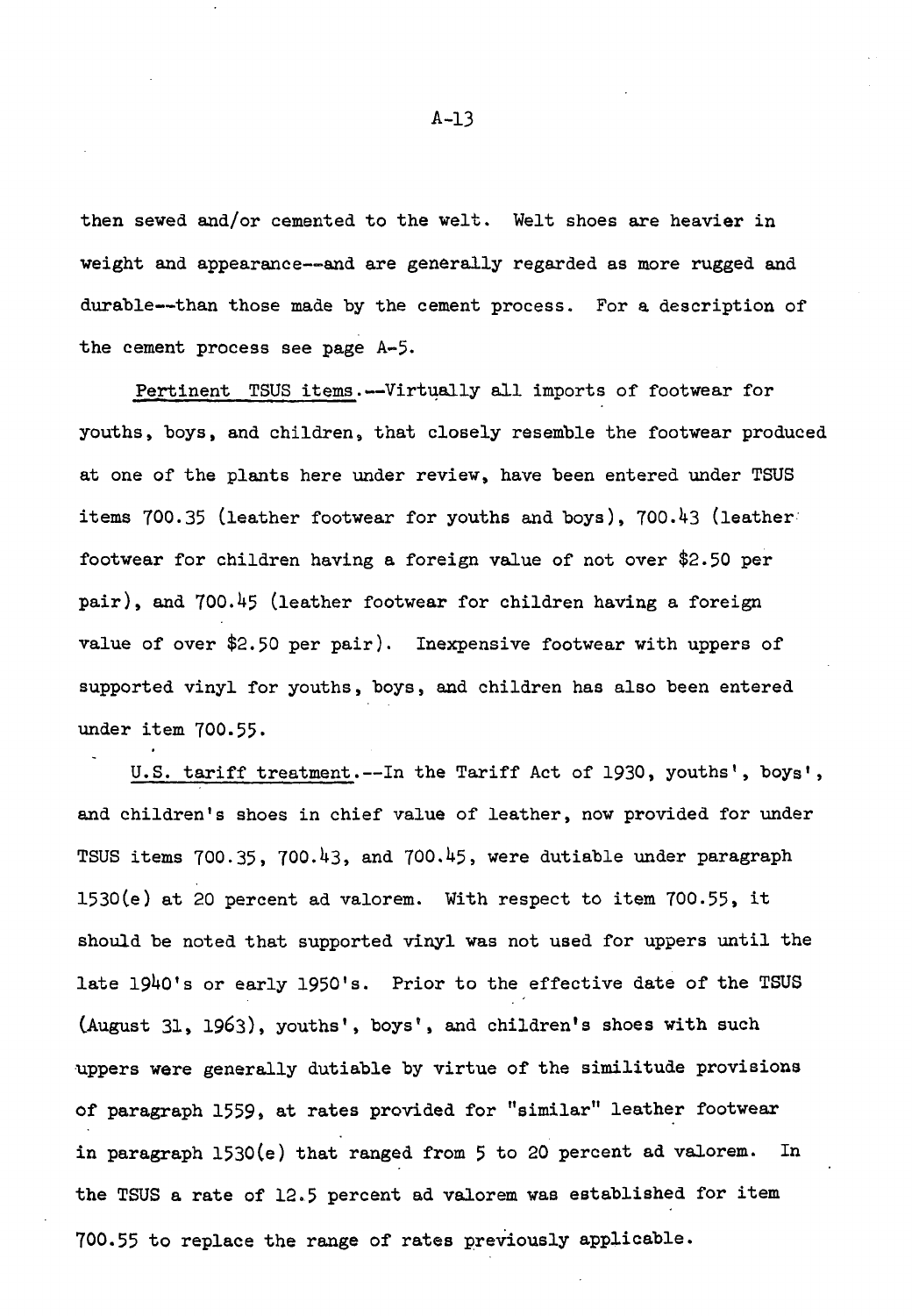Table 2 in the appendix shows for items 700.35, 700.43, 700.45, and 700.55 the reductions in rates of duty resulting from tradeagreement concessions granted under the GATT.

Table 3 in the appendix shows, for the years 1965-70, estimated U.S. imports of youths', boys', and children's shoes admitted under the TSUS items mentioned above and the applicable rates of duty.

U.S. consumption, production, and imports.--U.S. production of youths', boys', and children's footwear declined from 59 million pairs in 1965 to 47 million pairs in 1970. During this period, U.S. imports of such footwear (including dress-type, sandals, and other casual shoes) increased from an estimated 5 million pairs in 1965 to 21 million pairs in 1970 as shown in the following table.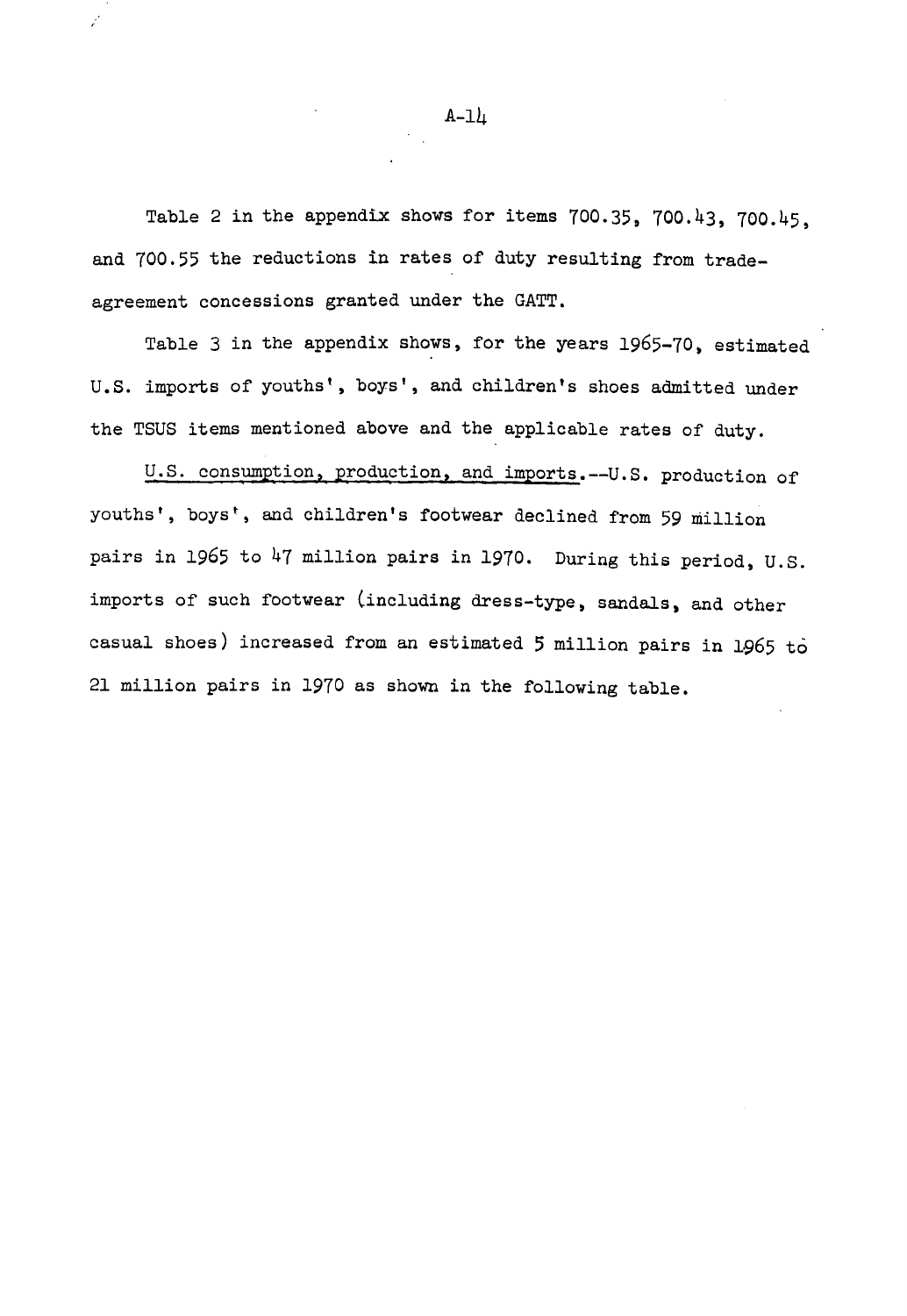| Year                | : Production | ÷ | Imports 1/ | Apparent<br>consumption 2/ |      | Ratio of<br>: of imports<br>to apparent<br>consumption |
|---------------------|--------------|---|------------|----------------------------|------|--------------------------------------------------------|
|                     | Million      |   | Million    | Million                    |      |                                                        |
|                     | pairs        |   | pairs      | pairs                      |      | Percent                                                |
|                     |              |   |            |                            |      |                                                        |
| 1965----------      | 59.          |   |            |                            | 64   | 8                                                      |
| $1966$ -----------: | 58           |   | 8          |                            | 66 : | 12                                                     |
| $1967$ -----------: | 56 :         |   | 10         |                            | 66 : | 15                                                     |
| $1968$ -----------: | 56 :         |   | 13         |                            | 69 : | 19                                                     |
| 1969-----------     | 51           |   | 18         |                            | 69 : | 26                                                     |
| 1970-----------:    | 47           |   | 21 :       |                            | 68   | 31                                                     |
|                     |              |   |            |                            |      |                                                        |

Nonrubber footwear for youths, boys, and children: U.S. production, imports for consumption, and apparent consumption, 1965-70

1/ Partly estimated from official statistics.

2/ Apparent consumption represents U.S. production plus imports without an allowance for exports, which in 1970 amounted to about 109,000 pairs.

Source: Compiled from official statistics of the U.S. Department of Commerce, except as noted.

Data on imports of youths', boys', and children's footwear by type of upper material, for 1965-70 are shown in the table below.

Youths', boys', and children's footwear: U.S. imports for consumption, by types of upper material, 1965-70

|                                                                                                                                                                     | With uppers of-- |  |       |  |        |  |                      |  |  |  |
|---------------------------------------------------------------------------------------------------------------------------------------------------------------------|------------------|--|-------|--|--------|--|----------------------|--|--|--|
| Year                                                                                                                                                                | Leather          |  | Vinyl |  | Fabric |  | Total                |  |  |  |
| 1965--<br>1966-----------------------<br>1967-----------------------<br>1968------------------------<br>1969-----------------------<br>1970------------<br>-------- | 2<br>я<br>10     |  | 11    |  |        |  | 10<br>13<br>18<br>21 |  |  |  |

 $(In millime of main)$ 

Source: Estimates of the U.S. Tariff Commission based on official statistics of the U.S. Department of Commerce.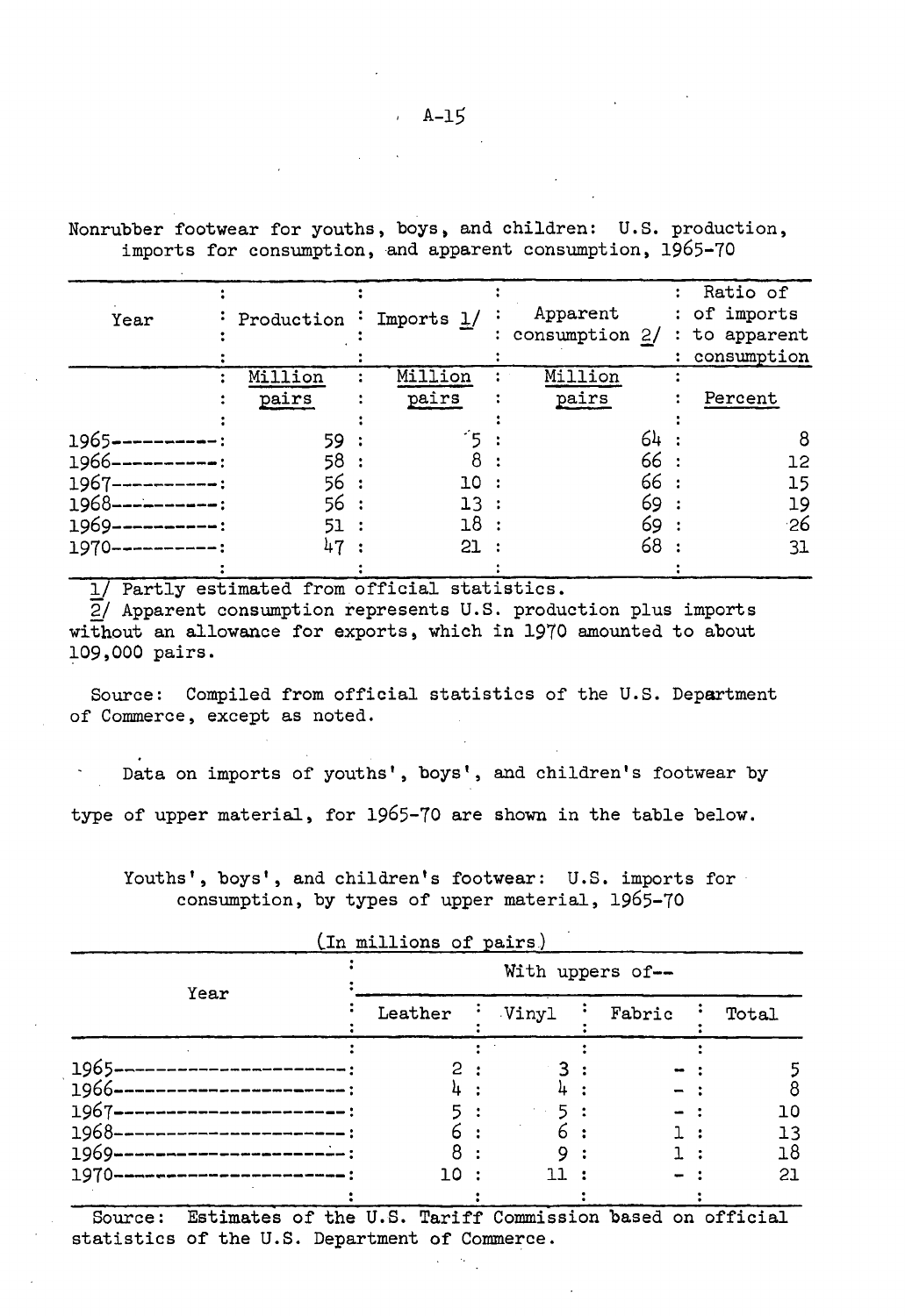In recent years, about half of the imported leather shoes, which include a significant quantity of sandals, have been entered under item 700.35. Most of the remainder have been entered under item 700.43. The imported vinyl shoes, entered under item 700.55, consist principally of inexpensive sandals, slippers, and other shoes that retail from about \$1 to \$3 per pair.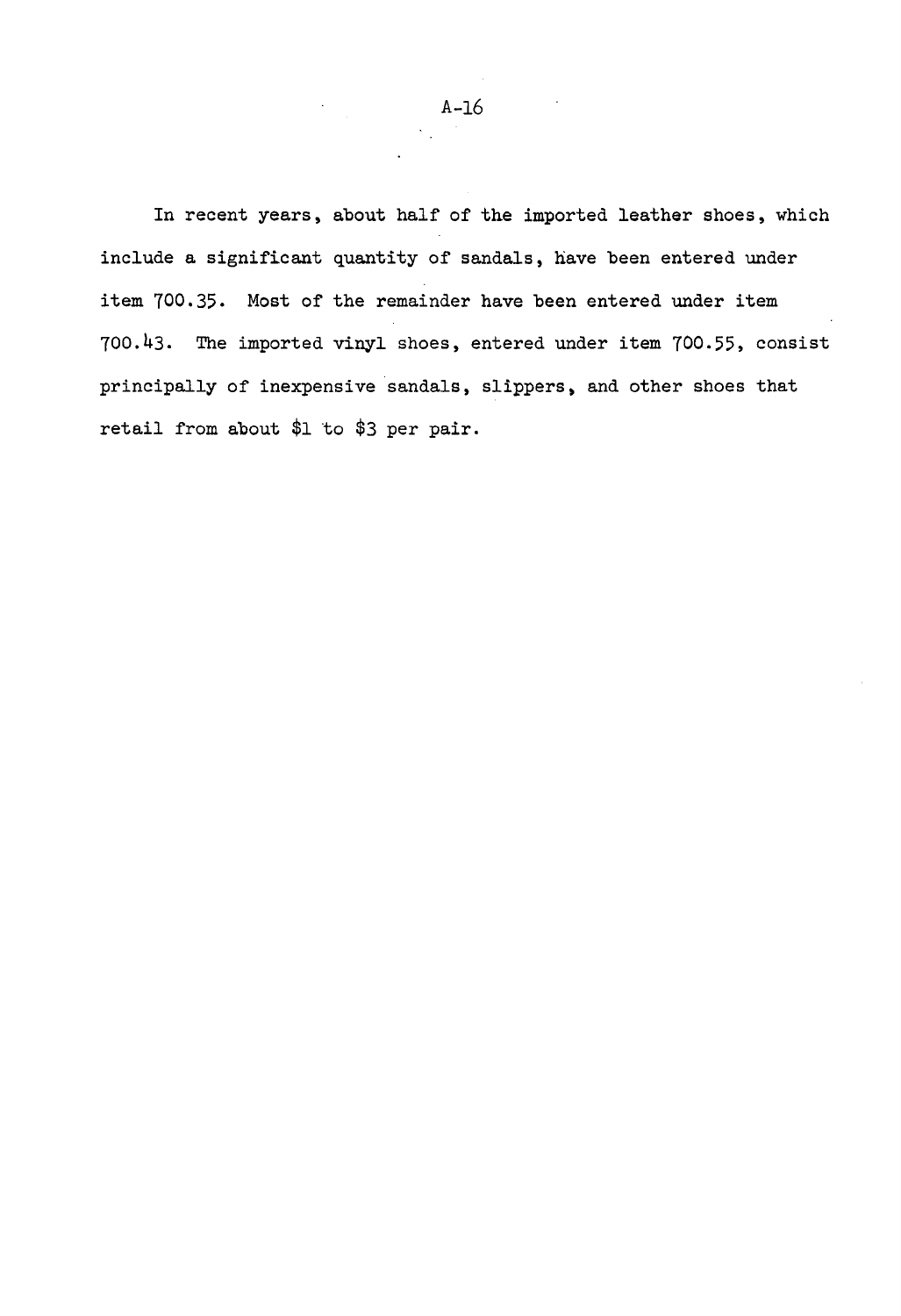# A-17 through A-40

 $\mathcal{L}_{\rm{max}}$ 

 $\bar{\beta}$ 

 $\sim$ 

 $\sim$ 

 $\sim 10$ 

Data Relating to Individual Plants

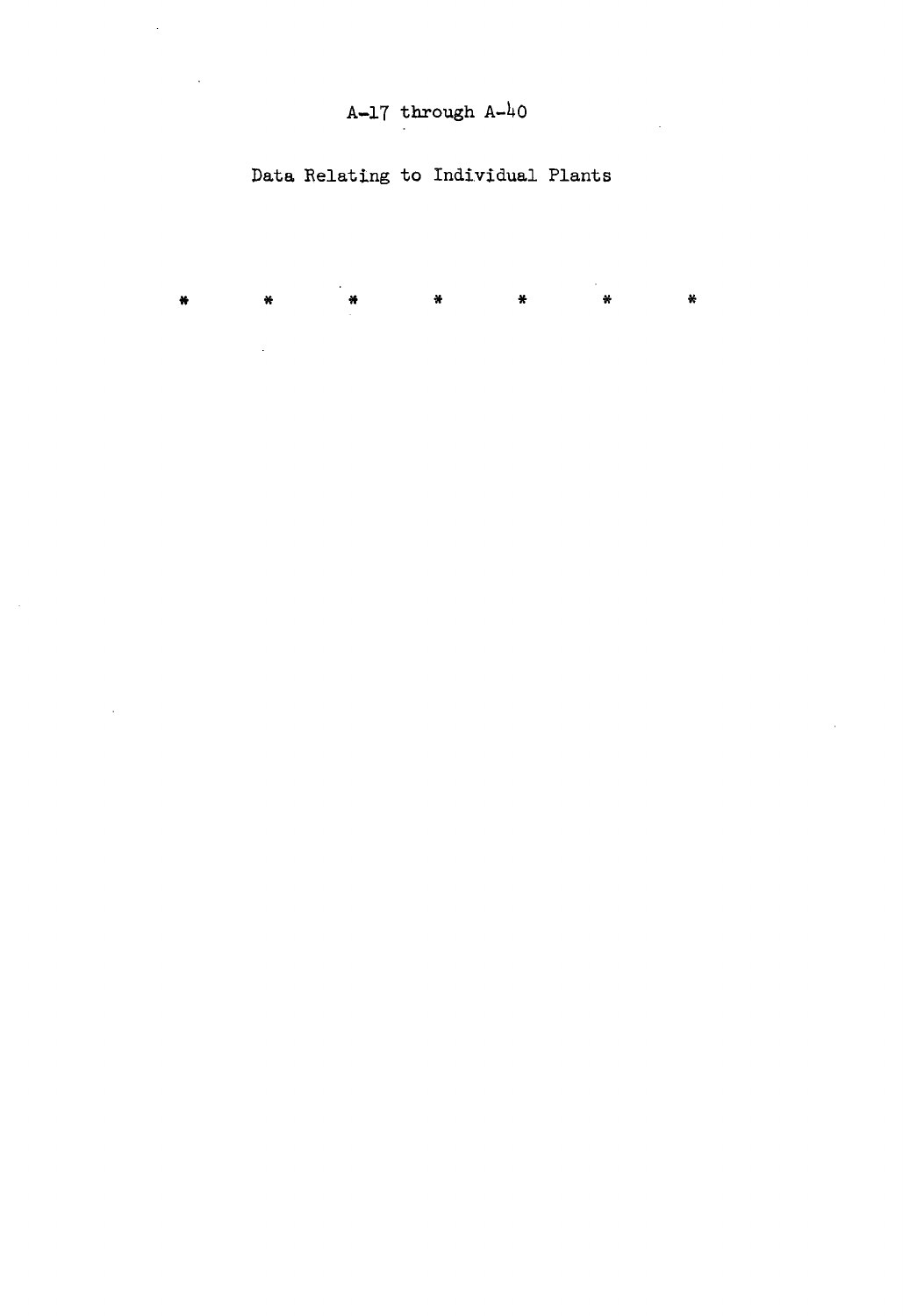$\label{eq:2.1} \frac{1}{\sqrt{2}}\left(\frac{1}{\sqrt{2}}\right)^{2} \left(\frac{1}{\sqrt{2}}\right)^{2} \left(\frac{1}{\sqrt{2}}\right)^{2} \left(\frac{1}{\sqrt{2}}\right)^{2} \left(\frac{1}{\sqrt{2}}\right)^{2} \left(\frac{1}{\sqrt{2}}\right)^{2} \left(\frac{1}{\sqrt{2}}\right)^{2} \left(\frac{1}{\sqrt{2}}\right)^{2} \left(\frac{1}{\sqrt{2}}\right)^{2} \left(\frac{1}{\sqrt{2}}\right)^{2} \left(\frac{1}{\sqrt{2}}\right)^{2} \left(\$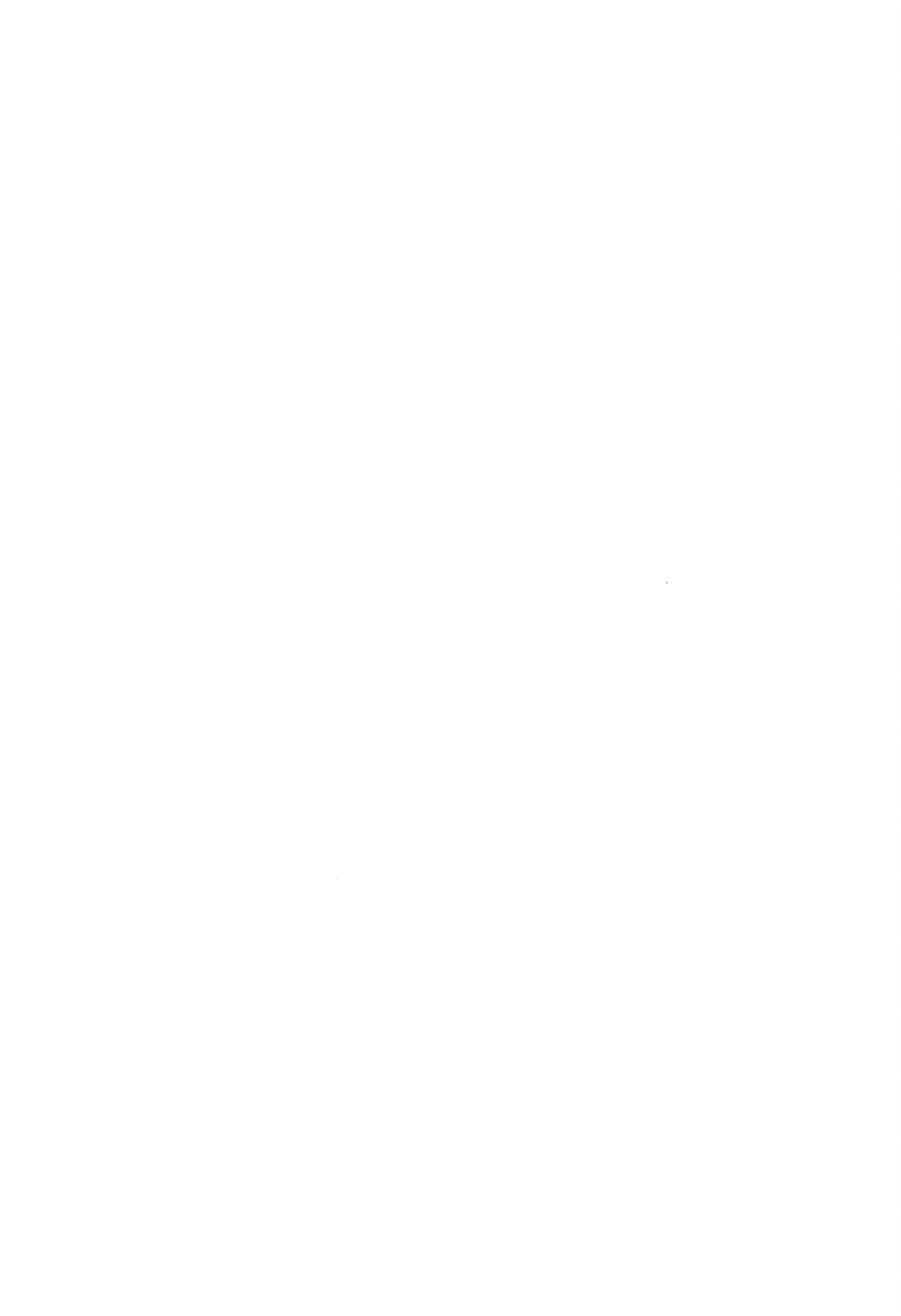STATISTICAL APPENDIX

 $\sim 10$ 

 $\bar{z}$ 

 $\hat{\mathcal{A}}$ 

 $\bar{z}$ 

 $\sim 10$ 

 $\sim 10$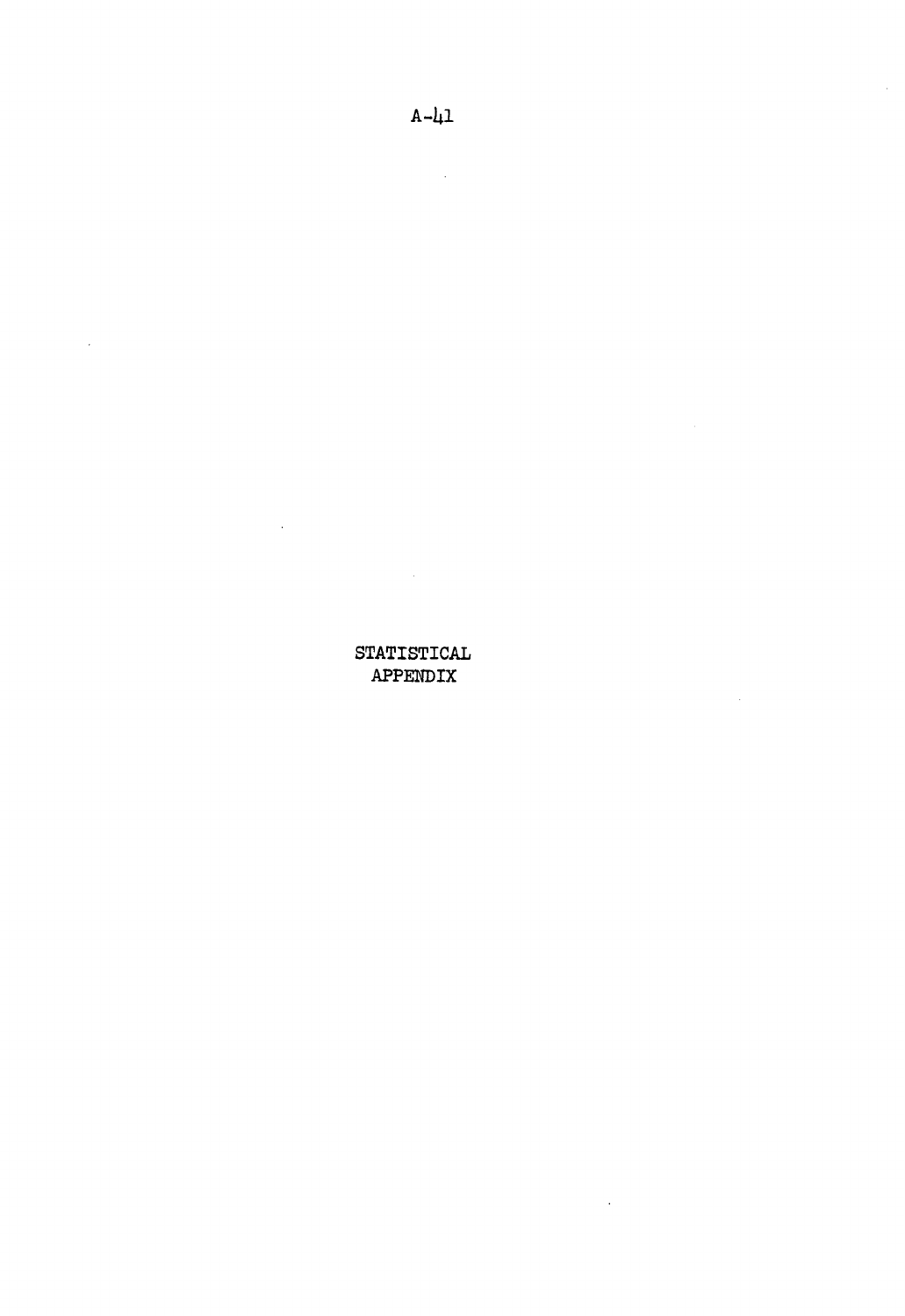| TC investigation :<br>No. under<br>the TEA | Name                                                                    | Location              | Closing<br>date | Type of footwear produced 1/<br>and upper material                                                             | <b>Retail</b><br>price range |
|--------------------------------------------|-------------------------------------------------------------------------|-----------------------|-----------------|----------------------------------------------------------------------------------------------------------------|------------------------------|
|                                            |                                                                         |                       |                 | Share of total output                                                                                          |                              |
|                                            | W-71-------------: Ornsteen Shoe Co., Inc.                              | : Haverhill, Mass.    |                 | : Nov. 1970 : Women's dress shoes, leather uppers<br>: $(30\%)$ ; vinyl uppers $(70\%)$                        | : \$9-\$10                   |
|                                            | W-72-------------: Kleven Shoe Sales Co., Inc.: North Brookfield, Mass. |                       |                 | : Nov. 1970 : Women's dress shoes, leather uppers<br>: (90%); vinyl uppers (10%)                               | : \$14.-\$20                 |
| W-73--------------: Gamins, Inc.           |                                                                         | : Wilkes-Barre, Pa.   |                 | : Dec. 1970 : Women's dress shoes, leather uppers<br>: $(95%)$ ; fabric uppers $(5%)$                          | $\div$ \$22-\$25             |
|                                            | W-74--------------: Andrew Geller, Inc.                                 | : Brooklyn, N.Y.      |                 | : Dec. 1970 : Women's dress shoes, leather uppers<br>: $(90\%)$ ; vinyl uppers $(5\%)$ ;<br>fabric uppers (5%) | $:$ \$30-\$40                |
|                                            | W-75--------------: Sinclair Shoe Co.                                   | : Haverhill, Mass.    |                 | : Nov. 1970 : Women's dress shoes, vinyl uppers<br>(100%)                                                      | : \$6-\$7                    |
|                                            | W-76--------------: International Shoe Co.                              | : Jefferson City, Mo. |                 | : Aug. 1970 : Youths', boys', and children's<br>dress shoes, leather uppers $(97%)$ ;<br>vinyl uppers (3%)     | \$9-\$12                     |

#### Table 1.--Investigation number, name, location, and date of closing of the plants where petitioning workers were formerly employed, type of footwear produced, and retail price range

l/ All of the shoes were produced by the cement process, with the exception of the shoes produced at the International Shoe Co. plant. In 1968-69, the shoes produced at that plant were made by the injection-molded process; in 1970, about 70 percent were made by the injection-molded process and 30 percent by the cement process.

 $\epsilon$